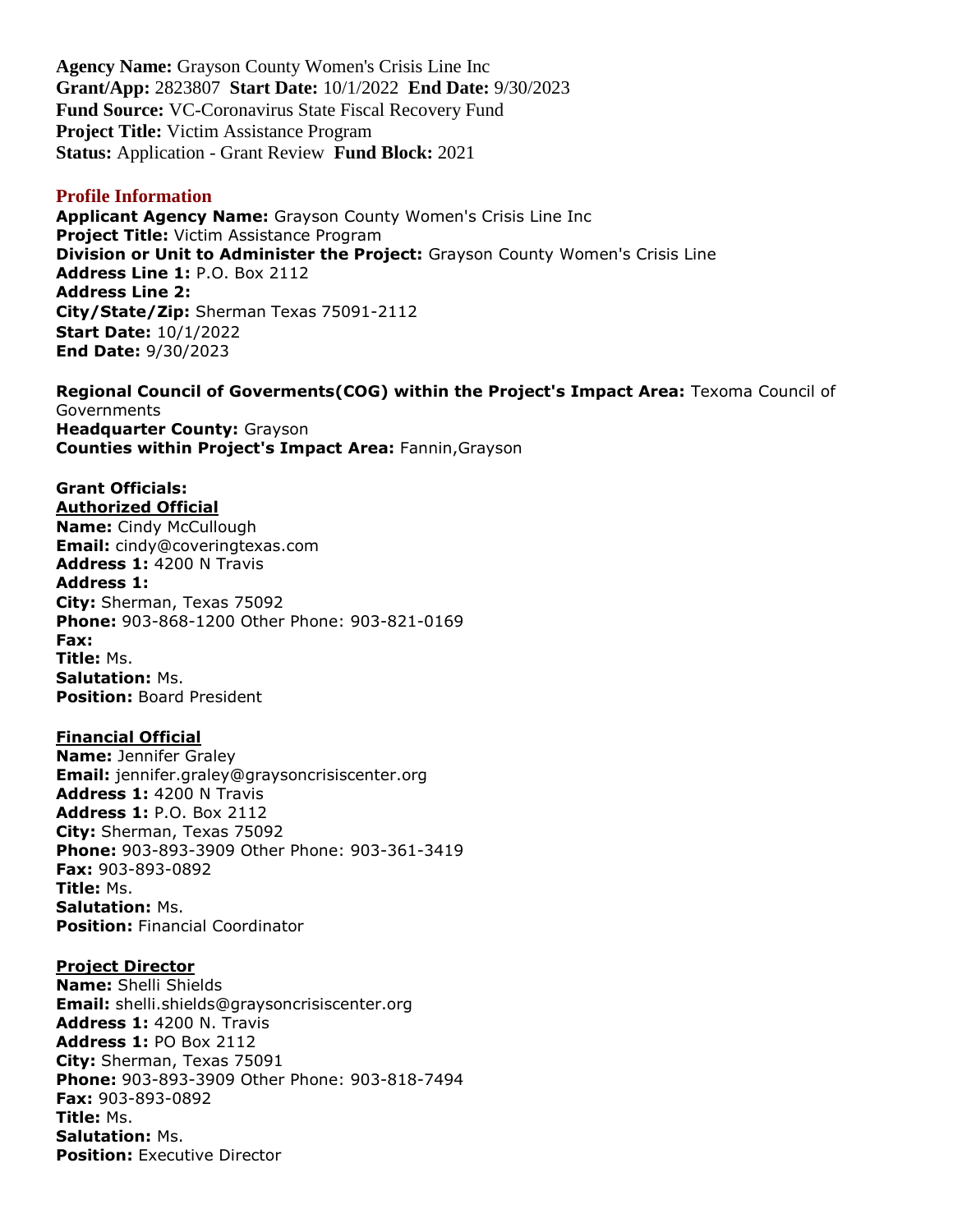**Grant Writer Name:** Cindy McCullough **Email:** cindy@coveringtexas.com **Address 1:** 4200 N Travis **Address 1: City:** Sherman, Texas 75092 **Phone:** 903-868-1200 Other Phone: 903-821-0169 **Fax: Title:** Ms. **Salutation:** Ms. **Position:** Board President

## **Narrative Information**

### Introduction

The purpose of this program is to provide services and assistance directly to victims of crime to speed their recovery and aid them through the criminal justice process. Services may include the following:

- responding to the emotional and physical needs of crime victims;
- assisting victims in stabilizing their lives after a victimization;
- assisting victims to understand and participate in the criminal justice system; and
- providing victims with safety and security.

The funding announcement, located on the [eGrants Calendar](https://egrants.gov.texas.gov/fundopp.aspx) page, describes the organization types, activities, and costs that are eligible under the announcement. The PSO's [eGrants User Guide to Creating](file:///C:/Users/mharp/fundopp.aspx%3fname=eGrants_Guide_to_Creating_an_Application_12.2020.pdf&type=2)  [an Application](file:///C:/Users/mharp/fundopp.aspx%3fname=eGrants_Guide_to_Creating_an_Application_12.2020.pdf&type=2) guides applicants through the process of creating and submitting an application in eGrants. Information and guidance related to the management and use of grant funds can be found in the PSO's Guide to Grants, located on the [PSO Resource for Applicants and Grantees webpage.](https://gov.texas.gov/organization/cjd/resources)

### Program-Specific Questions

### **Culturally Competent Victim Restoration**

Victim service providers must have the ability to blend cultural knowledge and sensitivity with victim restoration skills for a more effective and culturally appropriate recovery process. Cultural competency occurs when: (1) cultural knowledge, awareness and sensitivity are integrated into action and policy; (2) the service is relevant to the needs of the community and provided by trained staff, board members, and management; and (3) an advocate or organization recognizes each client is different with different needs, feelings, ideas and barriers.

Provide information in this section regarding how your organization is culturally competent when providing services to victims.

Grayson County Women's Crisis Line understands that domestic and sexual violence occur across cultures and ensures services provided are culturally sensitive. The first point of contact for a victim is often the 24/7 crisis hotline. All staff answering the hotline are trained in protocols to allow hotline services in a variety of languages as may be needed by the victim. Staff receive ongoing cultural competency training to educate and inform on issues of ethnic diversity, LEP, cultural values, LGBTQ sensitivity, mental illness and substance abuse. Staff understand that services will be accessible and beneficial to all victims of domestic and/or sexual abuse and are trained to remove barriers and advocate for victims in all circumstances. All board members and staff are trained on the inclusive nature of policies and procedures and the importance of providing individualized sensitive services and support.

## **Culturally Specific and Underserved Populations**

Following are relevant definitions needed to answer this question.

- Underserved populations means populations who face barriers in accessing and using victim services, and includes populations underserved because of geographic location, religion, sexual orientation, gender identity, underserved racial and ethnic populations, populations underserved because of special needs (such as language barriers, disabilities, alienage status, or age), and any other population determined to be underserved by the Attorney General or by the Secretary of Health and Human Services, as appropriate.

- Culturally specific means the program is primarily directed toward racial and ethnic minority groups (as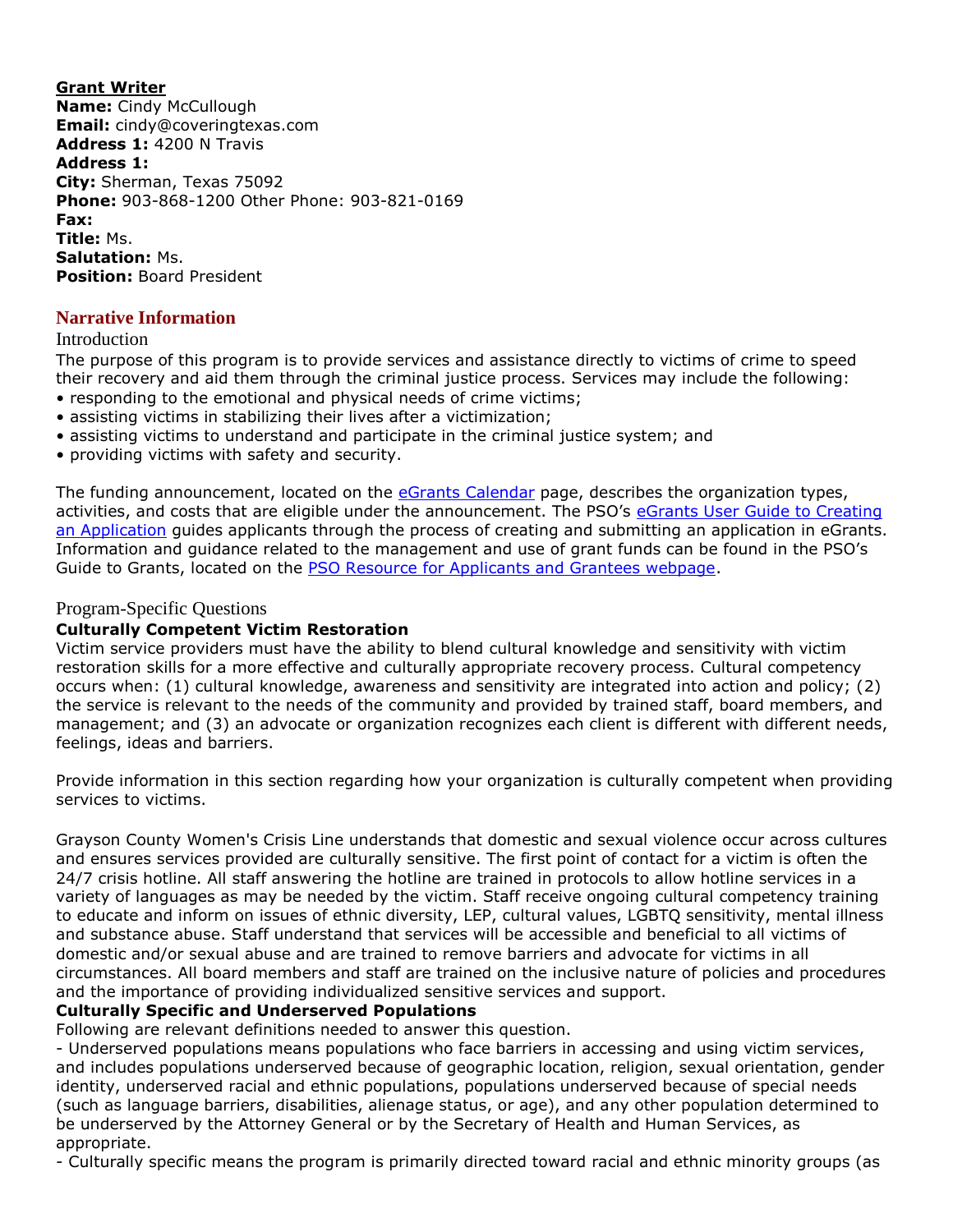defined in section 1707(g) of the Public Health Service Act (42 U.S.C. 300u–6(g)). - Racial and ethnic minority group means American Indians (including Alaska Natives, Eskimos, and Aleuts); Asian Americans; Native Hawaiians and other Pacific Islanders; Blacks; and Hispanics. - Hispanic means individuals whose origin is Mexican, Puerto Rican, Cuban, Central or South American, or any other Spanish-speaking country.

Does your program have a primary focus on serving a culturally specific population? (The organization must do more than merely provide services to an underserved population or culturally specific group; rather, the organization's primary focus must be on providing culturally competent services designed to meet the specific needs of the target population in order to justify a YES response in the section below.)

### **\_** Yes **X** No

If you answered **'YES'** above, you must explain in the box below how your organization's program is specifically designed to focus on and meet the needs of culturally specific populations. If this item does not apply enter **'N/A'**.

## N/A

### Certifications

In addition to the requirements found in existing statute, regulation, and the funding announcement, this program requires applicant organizations to certify compliance with the following:

### **Forensic Medical Examination Payments**

Health care facilities shall conduct a forensic medical examination of a victim of an alleged sexual assault if the victim arrived at the facility within 120 hours after the assault occurred and the victim consents to the examination. The victim is not required to participate in the investigation or prosecution of an offense as a condition of receiving a forensic medical examination, nor pay for the forensic examination or the evidence collection kit. Crime Victim Compensation funds may be used to pay for the medical portion of the exam unless the victim of sexual assault is required to seek reimbursement for the examination from their insurance carrier. If a health care facility does not provide diagnosis or treatment services for sexual assault victims, the facility is required to refer the victim to a facility that provides those services.

### **Confidentiality and Privacy**

Applicant agrees to maintain the confidentiality of client-counselor information and research data, as required by state and federal law. Personally identifying information or individual information collected in connection with services requested, utilized, or denied may not be disclosed; or, reveal individual client information without informed, written, reasonably time-limited consent of the person about whom information is sought. If release of information is compelled by statutory or court mandate, reasonable attempts to provide notice to victims affected by the disclosure of information will be made and steps necessary to protect the privacy and safety of the persons affected by the release of information will be taken.

## **Activities that Compromise Victim Safety and Recovery**

Applicant agrees to not engage in activities that jeopardize victim safety, deter or prevent physical or emotional healing for victims, or allow offenders to escape responsibility for their actions.

## **Polygraph Testing Prohibition**

A peace officer or attorney representing the state may not require an adult or child victim of an alleged sex offense to submit to a polygraph examination or other truth telling device as a condition for proceeding with the investigation of such an offense. In addition, the refusal of a victim to submit to a polygraph or other truth telling examination will not prevent the investigation, charging, or prosecution of an alleged sex offense or on the basis of the results of a polygraph examination.

### **Protection Orders**

Victims applying for a protective order or their attorney may not bear the costs associated with the filing of an order of protections.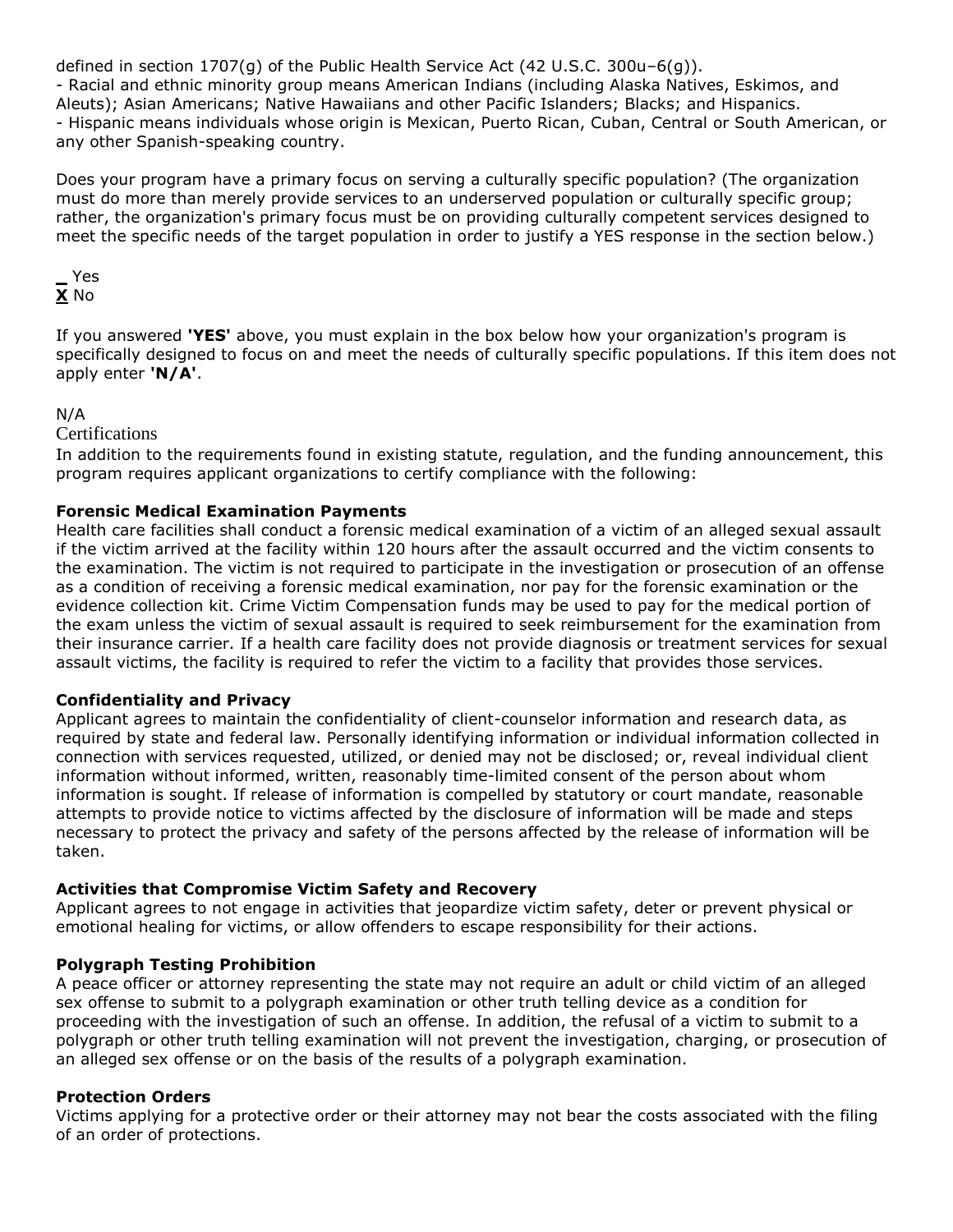### **Offender Firearm Prohibition**

The applicant certifies that its judicial administrative policies and practices include notification to domestic violence offenders of the requirements delineated in section 18 USC  $\S$  992(g)(8) and (g)(9).

### **Criminal Charges**

In connection with the prosecution of any misdemeanor or felony domestic violence offense, the victim may not bear the costs associated with the filing of criminal charges against a domestic violence offender, issuance or service of a warrant, or witness subpoena.

### **Cybersecurity Training Requirement**

Local units of governments must comply with the Cybersecurity Training requirements described in Section 772.012 and Section 2054.5191 of the Texas Government Code. Local governments determined to not be in compliance with the cybersecurity requirements required by Section 2054.5191 of the Texas Government Code are ineligible for OOG grant funds until the second anniversary of the date the local government is determined ineligible. Government entities must annually certify their compliance with the training requirements using the Cybersecurity Training Certification for State and Local Governments. A copy of the Training Certification must be uploaded to your eGrants application. For more information or to access available training programs, visit the Texas Department of Information Resources Statewide Cybersecurity Awareness Training page.

### **Criminal History Reporting**

Entities receiving funds from PSO must be located in a county that has an average of 90% or above on both adult and juvenile dispositions entered into the computerized criminal history database maintained by the Texas Department of Public Safety (DPS) as directed in the *Texas Code of Criminal Procedure, Chapter 66*. The disposition completeness percentage is defined as the percentage of arrest charges a county reports to DPS for which a disposition has been subsequently reported and entered into the computerized criminal history system.

Counties applying for grant awards from the Office of the Governor must commit that the county will report at least 90% of convictions within five business days to the Criminal Justice Information System at the Department of Public Safety.

## **Uniform Crime Reporting (UCR)**

Eligible applicants operating a law enforcement agency must be current on reporting complete UCR data and the Texas specific reporting mandated by 411.042 TGC, to the Texas Department of Public Safety (DPS) for inclusion in the annual Crime in Texas (CIT) publication. To be considered eligible for funding, applicants must have submitted a full twelve months of accurate data to DPS for the most recent calendar year by the deadline(s) established by DPS. Due to the importance of timely reporting, applicants are required to submit complete and accurate UCR data, as well as the Texas-mandated reporting, on a no less than monthly basis and respond promptly to requests from DPS related to the data submitted.

### **Immigration Legal Services**

PSO prioritizes funding of projects that provide a full spectrum of counseling, crisis services, and other direct victim services. PSO will not fund projects that focus primarily on immigration legal services and do not provide a significant level of other types of victim services.

### **Discrimination**

Applicant agrees not to discriminate against victims because they disagree with the State's prosecution of the criminal case.

### **Records**

Applicant agrees to maintain daily time and attendance records specifying the time devoted to allowable victim services.

### **Volunteers**

If awarded VOCA funds, applicant agrees to use volunteers to support either the project or other agencywide services/activities, unless PSO determines that a compelling reason exists to waive this requirement.

### **Crime Victims' Compensation**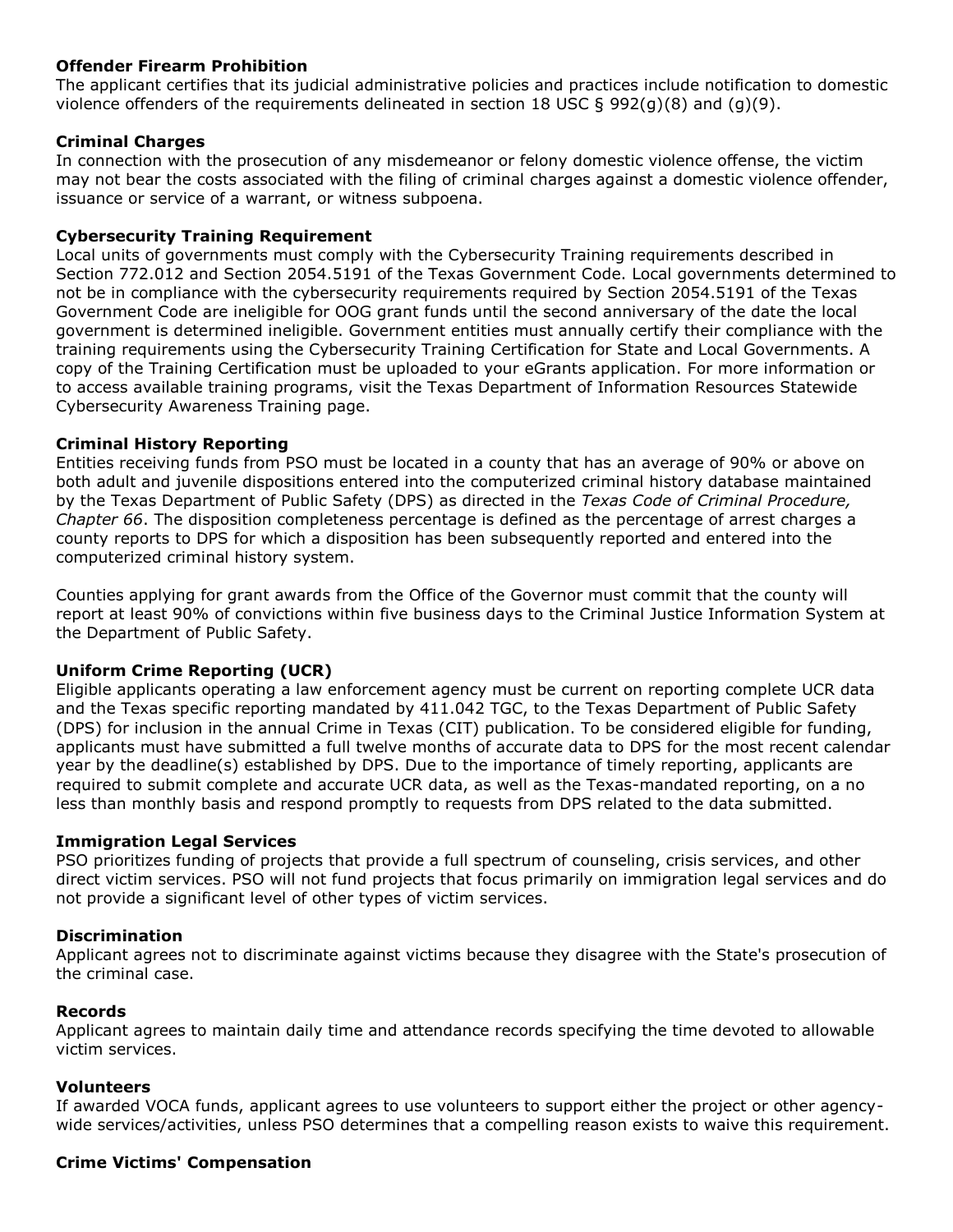Applicant agrees to assist crime victims in applying for crime victims' compensation benefits.

### **Community Efforts**

Applicant agrees to promote community efforts to aid crime victims. Applicants should promote, within the community, coordinated public and private efforts to aid crime victims. Coordination efforts qualify an organization to receive these funds, but are not activities that can be supported with these funds.

### **Civil Rights Information**

Applicant agrees to maintain statutorily required civil rights statistics on victims served by race, national origin, sex, age, and disability of victims served, within the timeframe established by PSO. This requirement is waived when providing services, such as telephone counseling, where soliciting the information may be inappropriate or offensive to the crime victim.

### **Victims of Federal Crime**

Applicant agrees to provide equal services to victims of federal crime. (Note: Victim of federal crime is a victim of an offense that violates a federal criminal statute or regulation; federal crimes also include crimes that occur in an area where the federal government has jurisdiction, such as Indian reservations, some national parks, some federal buildings, and military installations.)

### **No Charge**

Applicant agrees to provide grant-funded services at no charge to victims of crime. Applicants are also prohibited from billing Crime Victims Compensation, private insurance, Medicaid, or Medicare for services provided using VOCA funds.

### **Effective Services**

Applicants applying for funds to provide victim services must demonstrate a record of providing effective services to crime victims. (See "Eligible Organizations" in the Funding Announcement.)

### **College Campus Confidential Direct Services Providers**

All personnel compensated through OOG or match funds are Confidential Direct Service Providers that maintain victim's confidentiality for all case information (written or oral) and share information only at the victim's request and with the victim's informed consent, except when release of information is required by law. Confidential Direct Service Providers compensated with grant funds shall not be required to disclose client or case information to any entity, including a campus Title IX officer or coordinator, except when release of information is required by law. A victim may not be coerced or required to file a report or disclose information regarding their victimization with any entity as a condition of receiving services from a Confidential Direct Service Provider.

Failure to comply with this certification may result in PSO, at its sole discretion, withholding reimbursement on personnel line items contained in the program budget until satisfactory evidence of compliance is provided.

### **Compliance with State and Federal Laws, Programs and Procedures**

Local units of government, including cities, counties and other general purpose political subdivisions, as appropriate, and institutions of higher education that operate a law enforcement agency, must comply with all aspects of the programs and procedures utilized by the U.S. Department of Homeland Security ("DHS") to: (1) notify DHS of all information requested by DHS related to illegal aliens in Agency's custody; and (2) detain such illegal aliens in accordance with requests by DHS. Additionally, counties and municipalities may NOT have in effect, purport to have in effect, or make themselves subject to or bound by, any law, rule, policy, or practice (written or unwritten) that would: (1) require or authorize the public disclosure of federal law enforcement information in order to conceal, harbor, or shield from detection fugitives from justice or aliens illegally in the United States; or (2) impede federal officers from exercising authority under 8 U.S.C. § 1226(a), § 1226(c), § 1231(a), § 1357(a), § 1366(1), or § 1366(3). Lastly, eligible applicants must comply with all provisions, policies, and penalties found in Chapter 752, Subchapter C of the Texas Government Code.

Each local unit of government, and institution of higher education that operates a law enforcement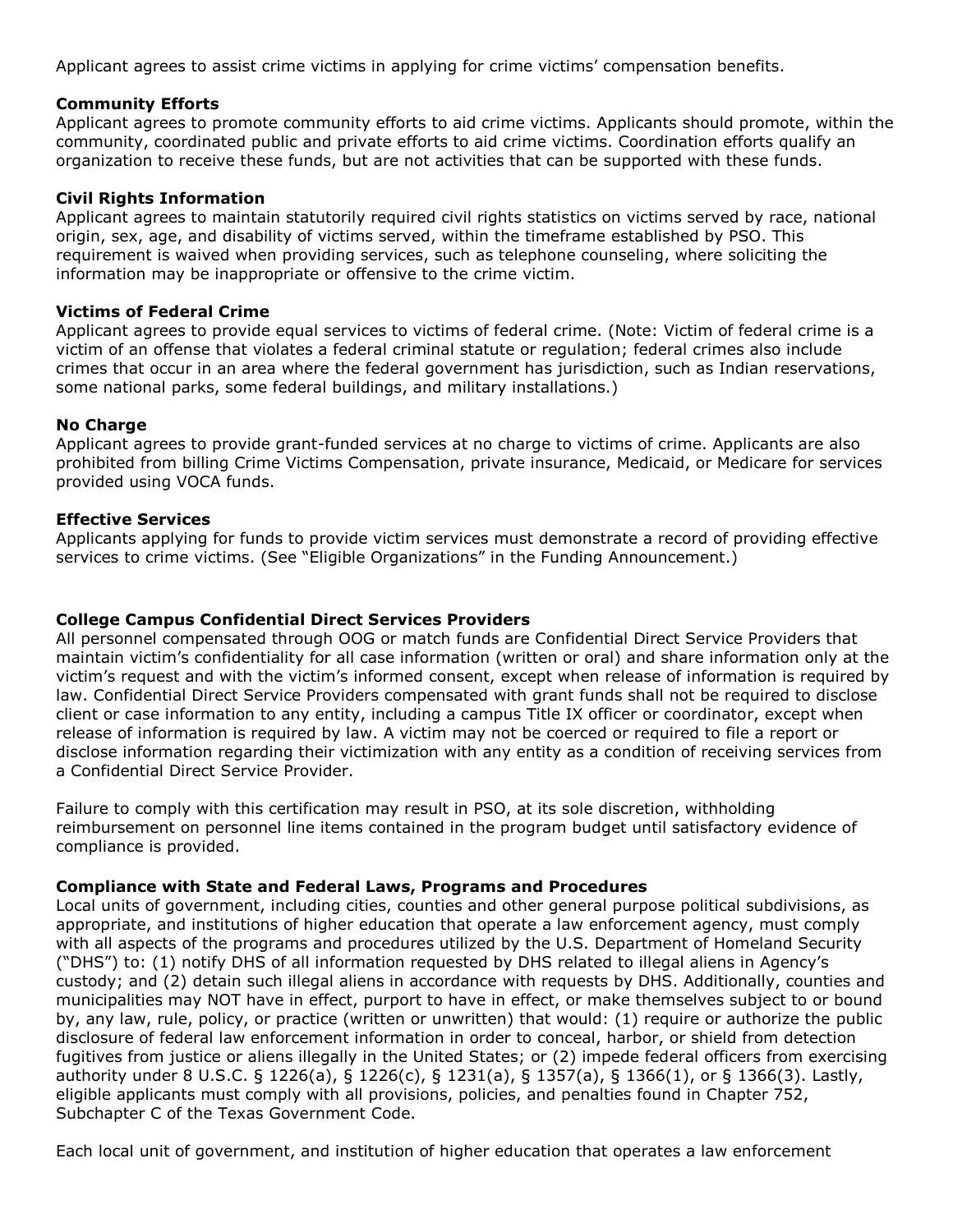agency, must download, complete and then upload into eGrants the [CEO/Law Enforcement Certifications](file:///C:/Users/mharp/fundopp.aspx%3fname=CEO-LE_Cert-Assurances_Form-Blank.pdf&type=2)  [and Assurances Form](file:///C:/Users/mharp/fundopp.aspx%3fname=CEO-LE_Cert-Assurances_Form-Blank.pdf&type=2) certifying compliance with federal and state immigration enforcement requirements. This Form is required for each application submitted to PSO and is active until August 31, 2023 or the end of the grant period, whichever is later.

### **Civil Rights Liaison**

A civil rights liaison who will serve as the grantee's civil rights point of contact and who will be responsible for ensuring that the grantee meets all applicable civil rights requirements must be designated. The designee will act as the grantee's liaison in civil rights matters with PSO and with the federal Office of Justice Programs.

Enter the Name of the Civil Rights Liaison:

Shelli Shields Enter the Address for the Civil Rights Liaison:

4200 N TRAVIS ST SHERMAN, TX 75092 Enter the Phone Number for the Civil Rights Liaison [(999) 999-9999 x9999]:

### (903)893-3909

Each applicant agency must certify to the specific requirements detailed above as well as to comply with all requirements within the PSO Funding Announcement, the *Guide to Grants*, the *Grantee Conditions and Responsibilities*, any authorizing or applicable state and federal statutes and regulations to be eligible for this program.

## **X I certify to all of the application content & requirements.**

## **Project Abstract :**

Family Violence, sexual assault, dating violence, stalking, assault, and all violent crimes are serious and continuing problems that confront victims without regard to race, socio-economic background, age, religion or gender. These crime victims face issues of personal safety, emotional abuse, intimidation, blame, isolation, fear, anxiety and often the lack of knowledge to access resources available to become self-sufficient. This project allows for comprehensive services for victims while providing much needed emergency shelter and addressing the individual needs of all victims (residential and non-residential). All victims will have access to 24/7 crisis hotline and trained staff to help victims develop personalized safety plans. Trained staff will help victims to access legal services, medical services, financial management information, employment information, crisis intervention, support groups, information and referral to help victims become self-sufficient survivors. Crisis Intervention and Safety Planning can be accessed in person or over the hotline 24/7. The victims will always be offered choices and information when accessing services and there will never be a charge for services provided. These services are crucial to empower victims to become self-sufficient and break the cycle of violence in their lives and for their children while restoring victims to physical, mental and emotional health. This project also includes hospital and community based advocacy program. Grayson County Women's Crisis Line, dba Crisis Center, has been working with community partners to build a Sexual Assault Forensic Examination program, so that victims of sexual assault can receive forensic examinations locally. This project has been a huge need and was easily seen as we continue to reach more and more victims. The program continues growing and expanding to meet all on scene response needs of victims. Over the life of the program approximately 392 survivors of sexual assault and 844 their support persons have been served through this program. This includes only acute examinations (120 hours from victimization) for all ages of victims. Currently we have three community Advocates/ Sexual Assault Response Advocates that provide 24/7 coverage and we require further support through Sexual Assault Response Advocate Volunteers. Training for SARA-V & SARA is held twice annual for Crisis Center staff and volunteers. For recruiting, program and training of volunteers and new staff, it is necessary to have trained staff conduct the recruiting and training which is comprised of 40 hours of in class and in direct service. Several local organizations have formed a Sexual Assault Response Team (SART) to build the program. The Crisis Center provides community advocates that are on-call for hospital advocacy and community on-scene response as requested, train volunteers to serve as hospital advocates, serve on the local SART to advocate for victims needs with law enforcement,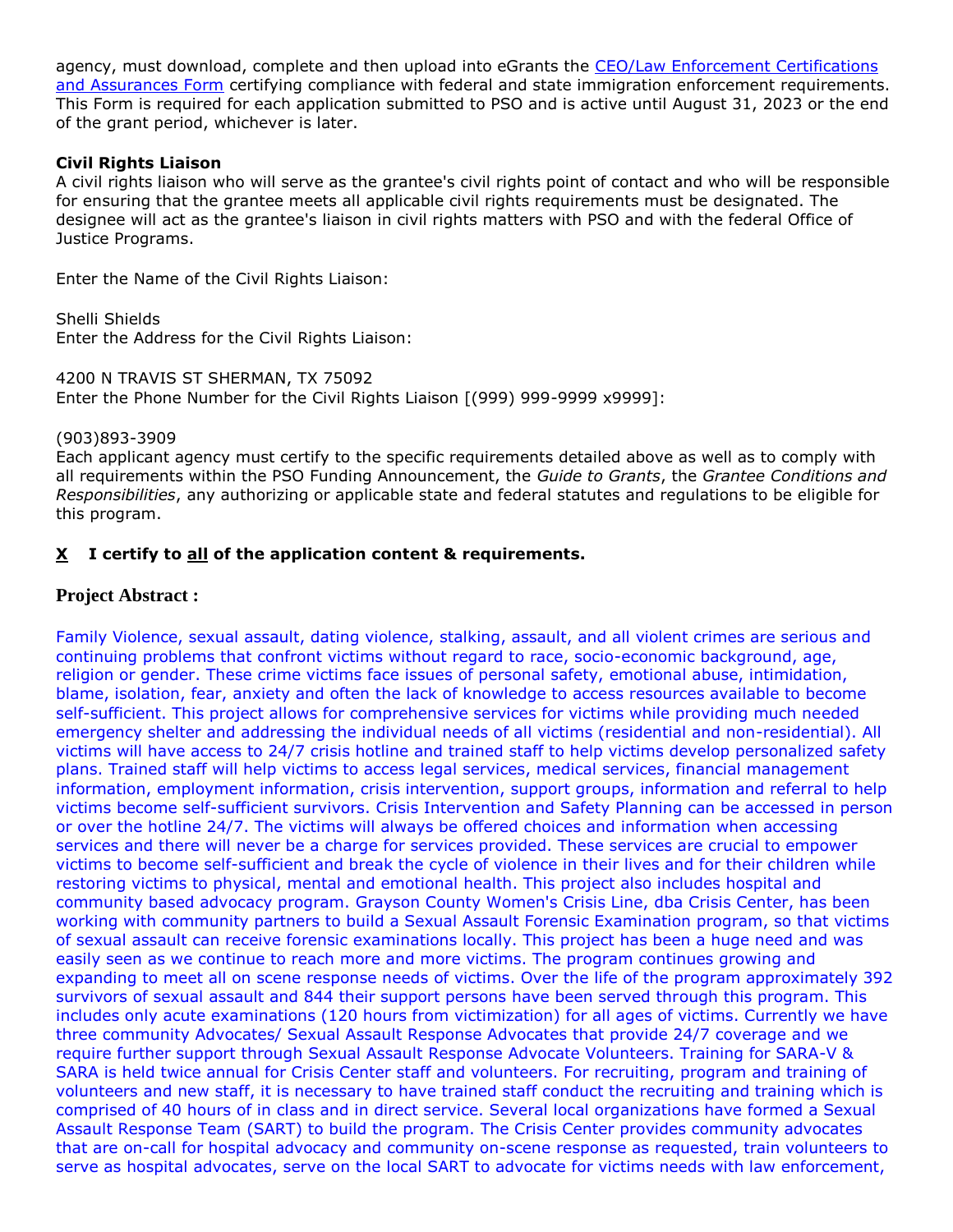local prosecutors, CPS and other victims' services agencies. This funding request will support the hiring of new staff needed due to program growth, expansion of existing staff hours, and support the administration, supervisory and physical costs of expanding this program to meet victim and community needs.

### **Problem Statement :**

Violence continues to be a serious problem that impacts the lives of victims and their witnessing children. The abuse suffered can be both physical and emotional in nature and have both short and long term effects on the victims. Safety of the victim must be a first priority as physical abuse can range from lacerations and bruises, to broken bones, choking and unconsciousness and in some cases, death of the victim. The availability of shelter space continues to be limited often compounding the problem. The Crisis Center offers the only emergency shelter for victims of domestic and sexual abuse in Grayson County and accepts victims from neighboring counties that do not have a shelter. The emotional needs of victims must also be addressed. Victims are often isolated, have low self esteem, have been intimidated, humiliated, blamed, have lack of support system, and have often lost their ability to problem solve. Many times there is frustration from the inability to access resources limiting the victim's capacity to be self-sufficient; therefore, continuing the cycle of violence in their lives and the lives of their children. Grayson County currently has a Sexual Assault Forensic Exam (SAFE) program to support victims of sexual assault locally. The program has been in operation for a little over four years and now includes on scene response for victims of domestic violence when requested by LE. Through contributions of the two local hospitals and a local foundation, nurses are currently being trained to become Sexual Assault Nurse Examiners (SANEs); however, once SANEs are providing local examinations, the victim has the right to have a trained hospital advocate with them to provide support, advocacy, and access to victims services. Our team of hospital advocates and community advocates must be on call at all times to respond to the request for an advocate. Crisis Center does not currently have sufficient staffing or trained volunteers or administrative resources to provide the essential services for the community need as we responded to over 419 calls in the first four years. Additionally, the Crisis Center is not currently equipped to provide essential services after the examinations to meet the increase in victims that are expected as we enter continue to see the needs of programming increase annually. In order for the program to continue meeting the community needs as the awareness of the program becomes more prominent with law enforcement, the community at large and medical staff, it is imperative to have the involvement of a strong foundation of advocates to provide onsite Advocacy for sexual assault survivors and survivors of domestic violence. The Program Coordinator continues to work with law enforcement, DA's Office and Survivor's and their families to provide support and follow through with the SART. This will require more outreach, follow up and advocacy as we see the increase in cases and the movement of those through the legal system.

## **Supporting Data :**

According to the Texas Department of Public Safety's Uniform Crime Report, the reported incidences of family and/or sexual violence for the 2 counties served by the Grayson Crisis Center in 2020 are Grayson County Domestic Violence-899 and Sexual Assault-77 while Fannin county reported Domestic Violence-174 and Sexual Violence-28. Statistically, 80% of sexual assaults are not reported to the police. The Grayson Crisis Center tracks and monitors client services through a client services tracking software, Osnium and reports directly to Health and Human Services Commission. Our records indicate that during 2021, our agency assisted 246 residential and 540 nonresidential victims 1244 secondary victims of domestic violence and sexual violence. THe Crisis Center team answered 1410 hotline calls during 2021 also. We have gained substantial knowledge to understand and meet the needs of the community of Grayson County for sexual assault and domestic violence victims. Many victims do not report due to the lack of local services which would have adverse affects on the health system with mental and physical needs not being addressed. The education and facilitation of law enforcement within this program has provided a sense of community and positive interaction for the survivors reporting assaults. This program has brought together many professionals to improve the community of Grayson County and Fannin County but also has provided an increase in reporting to assist in prosecution of offenders reducing crime. With the awareness of the SANE program and on scene response in Grayson County, victims will have the opportunity to work with an Advocate within one hour of reporting their victimization; increasing positive outcomes for their healing process. Our Advocates are trained to provide crisis intervention, understand their rights, benefits of reporting the crime, provide medical resources and shelter/safety planning if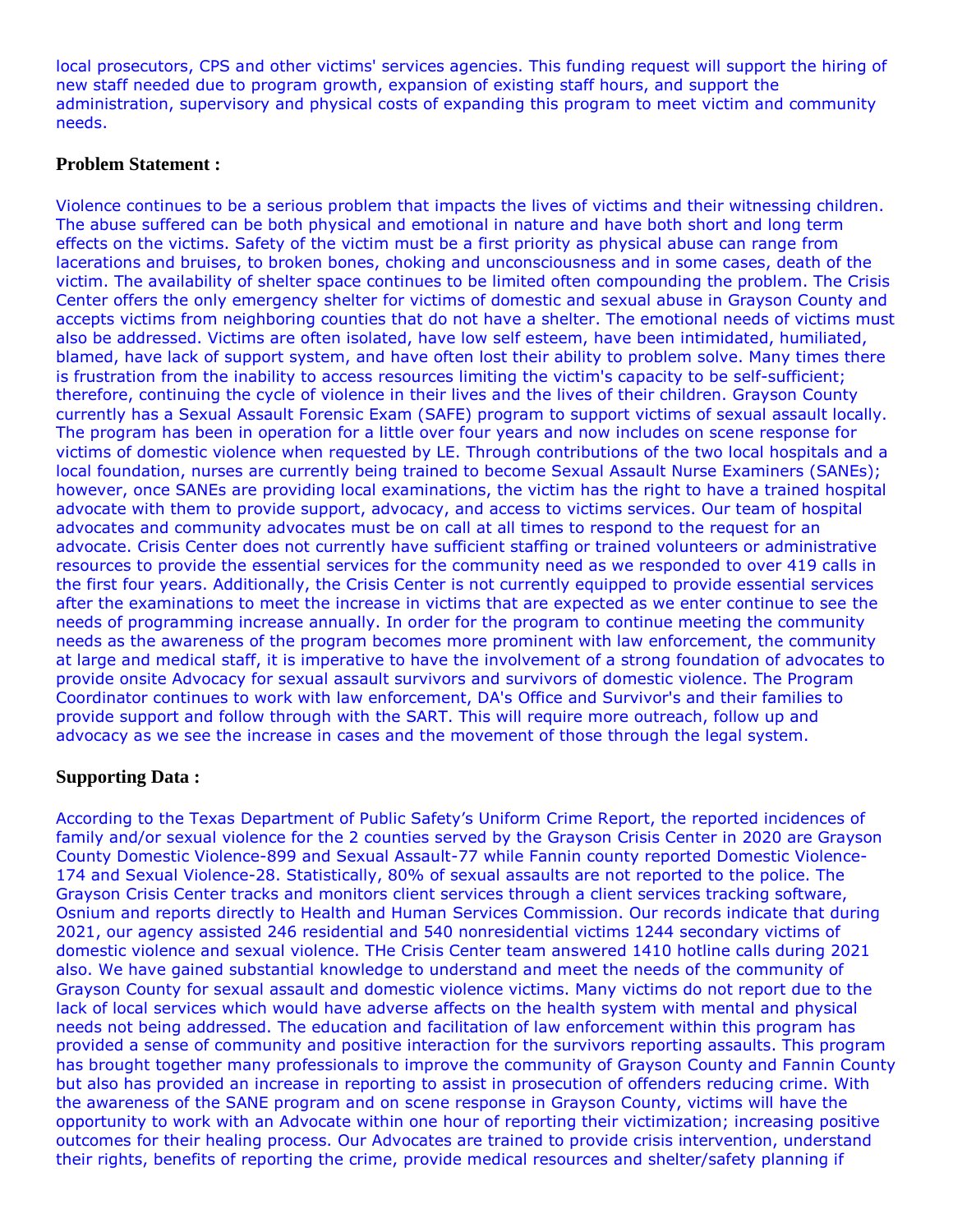## **Project Approach & Activities:**

The Grayson Crisis Center focuses on evidenced-based practices by utilizing a trauma-informed care model. It is an organizational structure and treatment framework that involves understanding, recognizing, and responding to the effects of all types of trauma individualized per the victims need . Trauma Informed Care also emphasizes physical, psychological and emotional safety for both victims and providers, and helps survivors rebuild a sense of control and empowerment. The agency employees, volunteers and collaborative partners all receive training in this model and how to actively apply it with survivors identified in this project. Texoma Council of Government and the Criminal Justice Advisory Committee adopted priorities for Victim Issues as part of the community plan. Priority A: Combat family violence and promote comprehensive victim restoration through the development and strengthening of effective law enforcement, prosecution and court strategies. Priority B: Provide direct services to victims of crime to help aid in their recovery and provide assistance through the criminal justice process. This project allows for comprehensive services for victims while providing much needed emergency shelter and addressing the individual needs of all victims (residential and non-residential). All victims will have access to 24/7 crisis hotline and trained staff to help victims develop personalized safety plans. Trained staff will help victims to access legal services, medical services, financial management information, employment information, crisis intervention, support groups, information and referral to help victims become selfsufficient survivors. Crisis Intervention and Safety Planning can be accessed in person or over the hotline 24/7. The victims will always be offered choices and information when accessing services and there will never be a charge for services provided. These services are crucial to empower victims to become selfsufficient and break the cycle of violence in their lives and for their children while restoring victims to physical, mental and emotional health. Crisis Center's approach to minimizing the problem is to hire additional front line staff, and expand the hours and responsibilities of existing staff in order to fully meet the anticipated needs of the victims and project. Staff will be available to provide medical accompaniment, transportation, urgent hospital response, train volunteers to become certified hospital advocates and take hospital response call, contribute to building then adjusting the community collaboration that provides sexual assault advocacy while promoting the needs and rights of victims. Crisis Center will maintain up-to- -date training for all staff and board of directors on service provision to victims; with specific emphasis on hospital/medical advocacy. Crisis Center will provide support groups, individual counseling, information and referral, crisis intervention and safety planning to victims. The Grayson Crisis Center focuses on evidenced-based practices by utilizing a trauma-informed care model. It is an organizational structure and treatment framework that involves understanding, recognizing, and responding to the effects of all types of trauma individualized per the victims need . Trauma Informed Care also emphasizes physical, psychological and emotional safety for both victims and providers, and helps survivors rebuild a sense of control and empowerment. Sexual assault is one of the most underreported crimes and without a local SANE program, this will impact the reports, safety and health for our community in Grayson County. It will take 3+ years to know the full impact of the program through the services and collaboration of the SART but we are confident that with ongoing awareness and services provided in our community ,we will see services increased through this program and victims supported by the community through partnerships and funding of this program.

## **Capacity & Capabilities:**

Crisis Center is the only sexual and domestic violence center in the county and is the natural leader of determining best practices in providing victims' support services during and after a sexual assault or domestic violence victimization. Crisis Center has already begun the process of increasing capacity to provide sexual assault victims' services by becoming an OAG certified program to offer a 40 hour Sexual Assault Training Program for all hospital advocates. Additionally, the Crisis Center is a founding participant of the local Sexual Assault Response Team (SART) and wrote protocols for adult victim's services in the SANE examinations community plan. The Crisis Center has received funding from a local foundation to be the fiscal agent in insuring that nurses complete their SANE certification and retaining a SANE Coordinator to consult in achieving this. Staff members already in place will manage hospital response on-call services for nurses and advocates, provide transportation, provide training and program oversight, manage grant requirements, and provide/staff the 24/7 hotline for victims, law enforcement or hospitals requiring a SANE examination and hospital advocate. The Crisis Center currently has expertise to assist in victims needing to apply for Crime Victims Compensation to pay medical bills associated with assault. The Crisis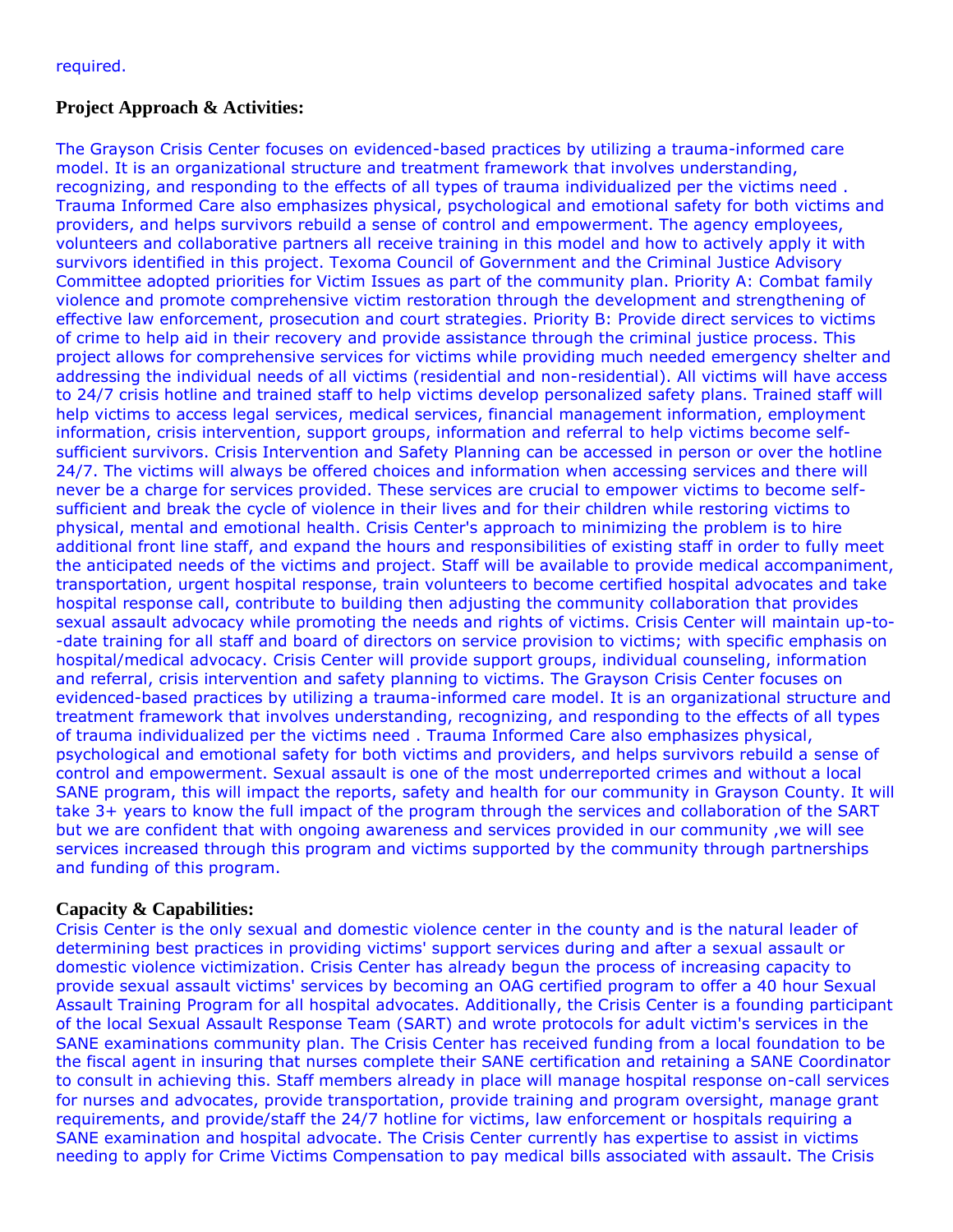Center staff demonstrate capacity to provide these services through training and experience. All front-line and education staff members will have completed the 40-hr OAG certified training program. Additionally, all staff are provided initial training in the dynamics of Family Violence and Sexual Assault, Rights of Crime Victims and Compensation, immigration considerations for victims of crime, laws/legal implications for victims of family violence and sexual assault. Additionally, the Crisis Center is currently recruiting volunteers to complete the OAG's "Sexual Assault Training Program" to increase capacity of staff to provide 24/7 hospital accompaniment. The increase of paid staff (requested in the grant) and the increase of volunteers, will allow well-trained advocates to respond to the hospital for Sexual Assault victims, as well as provide follow-up services. It is very difficult to accurately measure the impact in numbers, until there is a program that is functioning for a few years. After a few years, SANEs will be trained, all program administrative start-up processes will be complete and some of the initial issues will be solved through trial and error. The message will begin to spread through the community that the program is being offered and that it the process works. At that time, the SART anticipates there will be an increase in reporting to doctors or law enforcement or victim's services organizations; all of which will refer victims to obtain a SANE examination and receive the necessary health care early treatment and/or preventative care.

### **Performance Management :**

The goal of the project is to provide emergency shelter and emergency intervention and support services to victims. This project will address both the short term and long term individualized needs of victims and their children (residential and non-residential) by providing assistance with safety planning, crisis intervention, support and problem solving, access to needed resources, and provide personal advocacy to reduce the impact of crisis. By providing these services, the ultimate goal is to empower the victims to become self-sufficient, and for victims and their witnessing children to stay safe and physically and emotionally healthy. Focused assistance to victims served will assist in shelter, obtaining legal assistance, protection orders, medical accompaniment, safety planning and transportation to meet client needs to find housing and complete medical or legal follow-ups. All case management with victims will be centered around the proposed outcomes and meet the individual needs of the clients. Texoma Council of Government and the Criminal Justice Advisory Committee adopted priorities for Victim Issues as part of the community plan. Priority A: Combat family violence and promote comprehensive victim restoration through the development and strengthening of effective law enforcement, prosecution and court strategies. Priority B: Provide direct services to victims of crime to help aid in their recovery and provide assistance through the criminal justice process. Statistician maintains Crisis Center's database and reviews all services entered weekly. Monthly, statistician performs quality assurance of all services entered and prepares reports. Executive Director and Program Director will review all projects' performance to determine efficacy. Victims choosing to suspend services are asked to complete a survey. The results of these surveys help inform programming and staffing changes. The goal of this program is to increase the number of sexual assault victims seeking services, with the understanding that sexual assault is an extremely under-reported crime and the under-reporting applies to both reporting to law-enforcement and seeking victim's services to help cope with the trauma and medical issues ensuing from the assault. Change will be monitored through the accumulation of statistics from our Advocate services, SART members (DA's office, law enforcement, nurses). Ongoing discussions and strategies are evaluated at monthly SART meetings with all team members from the varied disciplines. This collaborative process will allow review of protocol application and additional opportunities to implement change and resources as required. Networking with other communities that have successful SANE programs on a continual basis will provide ongoing best practice review. Another level of measuring change is being added to the collection of data. Data will be collected through our Survivor intakes (services) at the Crisis Center or hospital. Those services are collected by our Advocates through the intakes of all sexual assault survivors. SART will provide data with case management review monthly. Measures are set annually to monitor and evaluate the program by the SART.

## **Target Group :**

Target group will be all adult victims of sexual or domestic assault requiring hospital advocacy, support groups, transportation, legal advocacy, crime victim's compensation, information and referral, individual therapy services, and crisis intervention. The Grayson Crisis Center provides services to women, men and children who are victims of domestic and/or sexual violence in Grayson County, Texas, located just 60 miles north of Dallas in the North Texas region with a county population in 2019: 123,534 (57% urban,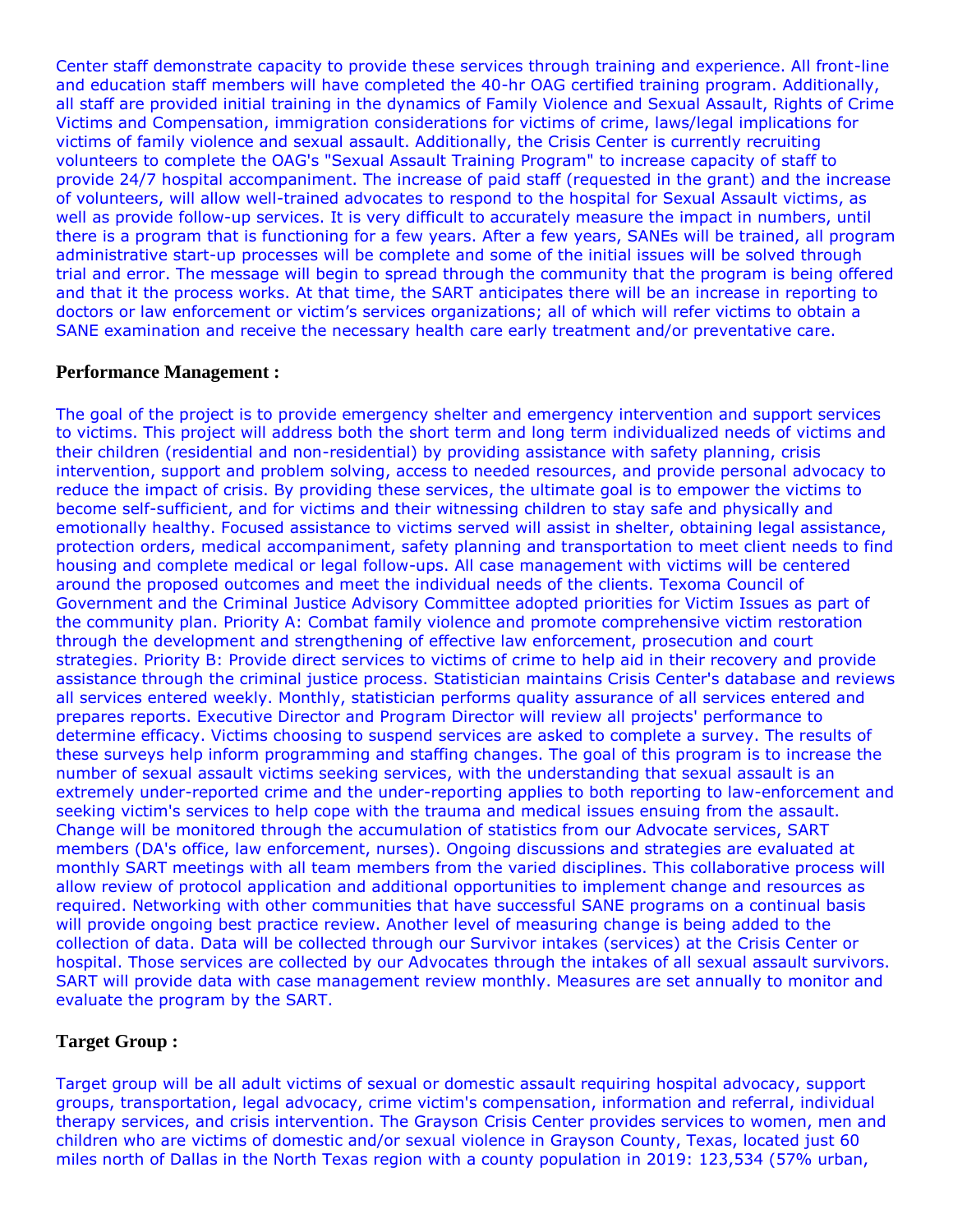43% rural); it was 110,595 in 2014. We also provide residential services to Fannin county residents County population in 2014: 33,752 (29% urban, 71% rural); it was 31,242 in 2000.The racial makeup is 78.5% white, 17.9% Black or African American, 1.0% American Indian or Alaska Native, 0.7% Asian, 0.1% Native Hawaiian and 1.8% Multi-Racial. Data shows 11.3% of the population is Hispanic. The average of persons speaking languages other than English is 9.4%. The median income is \$44,562 with 16.7% below poverty level. Data also shows 80.3% are high school graduates and 17.2% have received at least a bachelor's degree.

## **Evidence-Based Practices:**

Grayson County Crisis center strives to assist survivors utilizing empowerment based advocacy. This Evidenced based practice focuses on survivors becoming a part of the solution by providing them with the knowledge and self-empowerment tools to prevent re-victimization, develop healthy relationships to move forward in their lives free from the devastation of sexual assault. It can be explained in two categories: core services and comprehensive services. Core services meet survivor's immediate needs and comprehensive services provides additional opportunities for healing and empowerment. Grayson County Crisis Center also uses best practices from Texas Council of Family Violence, Health and Human Services Commission and the Texas Administrative Code.

http://www.nsvrc.org/sites/default/files/nsvrc\_publications\_article\_sadi\_building-comprehensive-sexualassault-programs.pdf

https://texreg.sos.state.tx.us/public/readtac\$ext.ViewTAC?tac\_view=5&ti=1&pt=15&ch=379&sch=B&div =7&rl=Y Many communities throughout Texas utilize the community based sexual assault response program. The Dept. of Justice Office of Justice Programs describes SARTs and service provision in their best practices http://ovc.ncjrs.gov/sartkit/about/about-sart.html. Crisis Center has learned from other agencies and the Texas Sexual Assault Coalition about best practices to ensure victims needs are respected. Specifically, Crisis Center has met with leadership of the Denton County Children's Advocacy Center (the host organization for that community's SART) and Turning Point in Plano, TX (The host organization for that community's SART). Both organizations have shared policies, procedures and statistics detailing the success of community-based SARTs. Additionally, many of the services that Crisis Center offers and seeks to offer in an expanded capacity through additional staff and staff time, have been evaluated through the client base in the form of exit surveys and group pre-tests and post-tests. The success of Crisis Center's crisis intervention services, support groups, accompaniment, safety planning and connection with other community support services have been shown to be successful through 80+% of current clients utilizing services and stating in post-tests that they feel safer, less isolated, and more aware of community programs available to them. As this program will allow these services to expand to hospital accompaniment, and reach out to more sexual assault survivors, Crisis Center's services which have proven effective, will be offered to a larger number of crime victims.

## **Project Activities Information**

### Introduction

This section contains questions about your project. It is very important for applicants to review their funding announcement for guidance on how to fill out this section. Unless otherwise specified, answers should be about the EXPECTED activities to occur during the project period.

| <b>ACTIVITY</b> |       | <b>PERCENTAGE: DESCRIPTION</b>                                                                                                                                                                                                                                                                                                                                                                                                                                                                                                                                                                                                                      |
|-----------------|-------|-----------------------------------------------------------------------------------------------------------------------------------------------------------------------------------------------------------------------------------------------------------------------------------------------------------------------------------------------------------------------------------------------------------------------------------------------------------------------------------------------------------------------------------------------------------------------------------------------------------------------------------------------------|
| Crisis Services | 45.00 | 24/7 hotline, crisis counseling, safety planning, information and<br>referrals, personal advocacy, emergency shelter, emergency<br>transportation, support to secondary victims (i.e. children and non<br>offending family members) and medical accompaniment. All services<br>provided by a trained staff person or volunteer to victims of crime to<br>reduce stress and provide immediate, short term support to reduce<br>the impact of crisis. Identify individual legal needs, explain legal<br>rights and options, provide support and accompaniment in the<br>pursuit of those options, assist in safety planning, and provide<br>advocacy. |

### **Selected Project Activities:**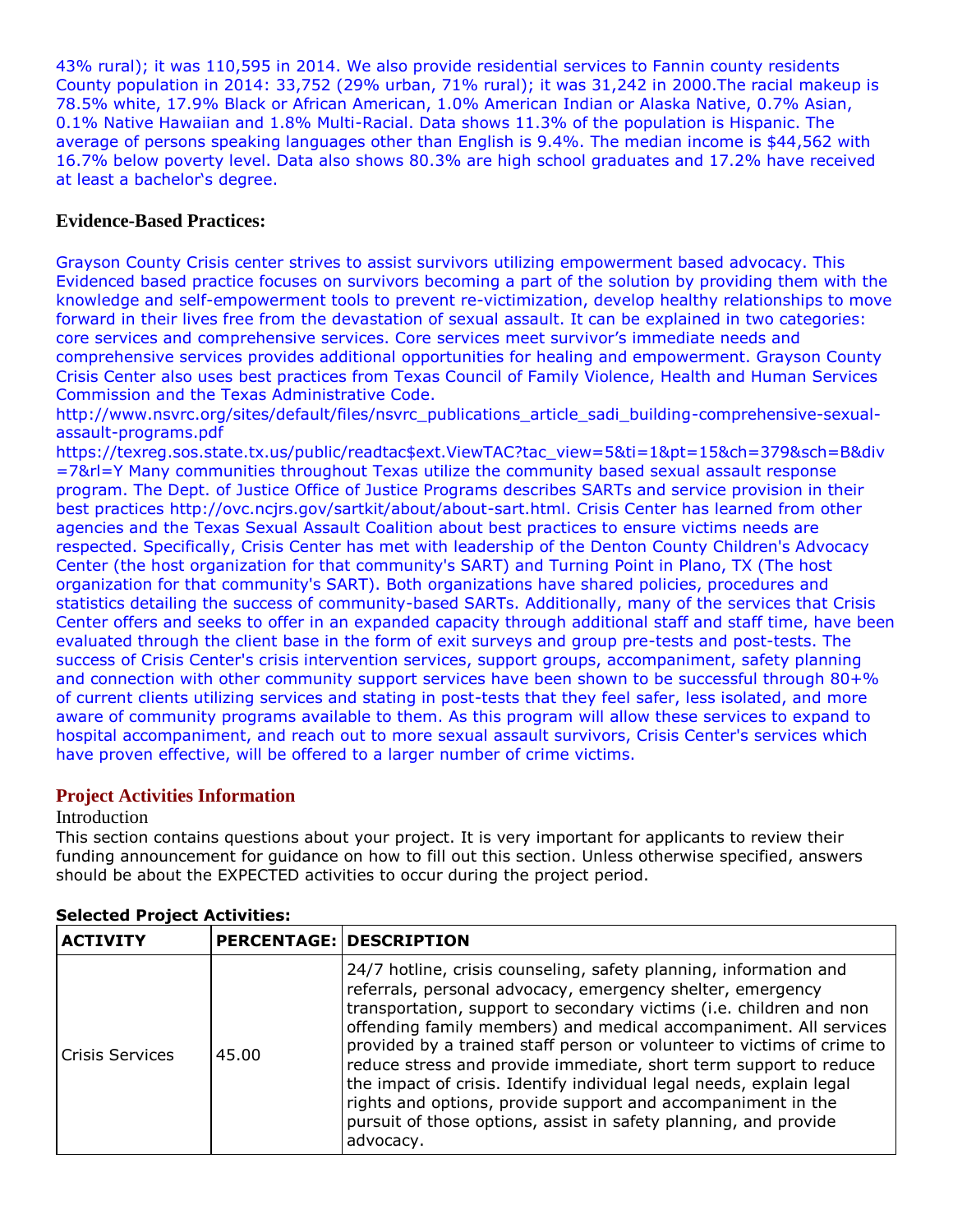| Legal Advocacy                                              | 5.00  | Crisis Center will provide legal advocacy, information/referral and<br>safety planning to victims calling the 24/7 crisis hotline, following a<br>sexual assault examination, seeking information/services following a<br>community education presentation, or walking into the center<br>requesting assistance. |
|-------------------------------------------------------------|-------|------------------------------------------------------------------------------------------------------------------------------------------------------------------------------------------------------------------------------------------------------------------------------------------------------------------|
| Multi-Disciplinary<br><b>Teams and Case</b><br>Coordination | 10.00 | Domestic Violence High Risk Team and our Sexual Assault Response<br>Team meet monthly to look at best community response on a<br>comprehensive approach to safety and collaboration of services for<br>victims.                                                                                                  |
| Peer Support<br>Groups                                      | 10.00 | Regular meetings of survivors experiencing similar types of traumas<br>providing mutual peer support.                                                                                                                                                                                                            |
| Shelter                                                     | 30.00 | Emergency shelter and transportation for victims and their children<br>to provide a 24/7 safe haven in a secure and protected environment                                                                                                                                                                        |

## **CJD Purpose Areas**

| <b>PURPOSE AREA DESCRIPTION</b><br><b>PERCENT DEDICATED</b><br><b>PURPOSE AREA</b> |
|------------------------------------------------------------------------------------|
|------------------------------------------------------------------------------------|

## **Measures Information**

Objective Output Measures

| <b>OUTPUT MEASURE</b>                                              | <b>TARGET</b><br><b>LEVEL</b> |
|--------------------------------------------------------------------|-------------------------------|
| Average length of stay in shelter (in<br>days).                    | 18                            |
| Number of cases reviewed by the<br>multi-disciplinary team.        | 65                            |
| Number of meetings held by multi-<br>disciplinary teams.           | 24                            |
| Number of secondary victims /<br>survivors provided shelter.       | 45                            |
| Number of support group sessions<br>held.                          | 35                            |
| Number of survivors assisted through<br>the legal process.         | 100                           |
| Number of survivors participating in<br>support groups.            | 20                            |
| Number of survivors receiving crisis<br>counseling.                | 25                            |
| Number of times survivors are<br>accompanied to court.             | 40                            |
| Number of victims / survivors<br>provided shelter.                 | 250                           |
| Number of victims / survivors seeking<br>services who were served. | 350                           |
| Number of victims seeking services<br>who were not served.         | 0                             |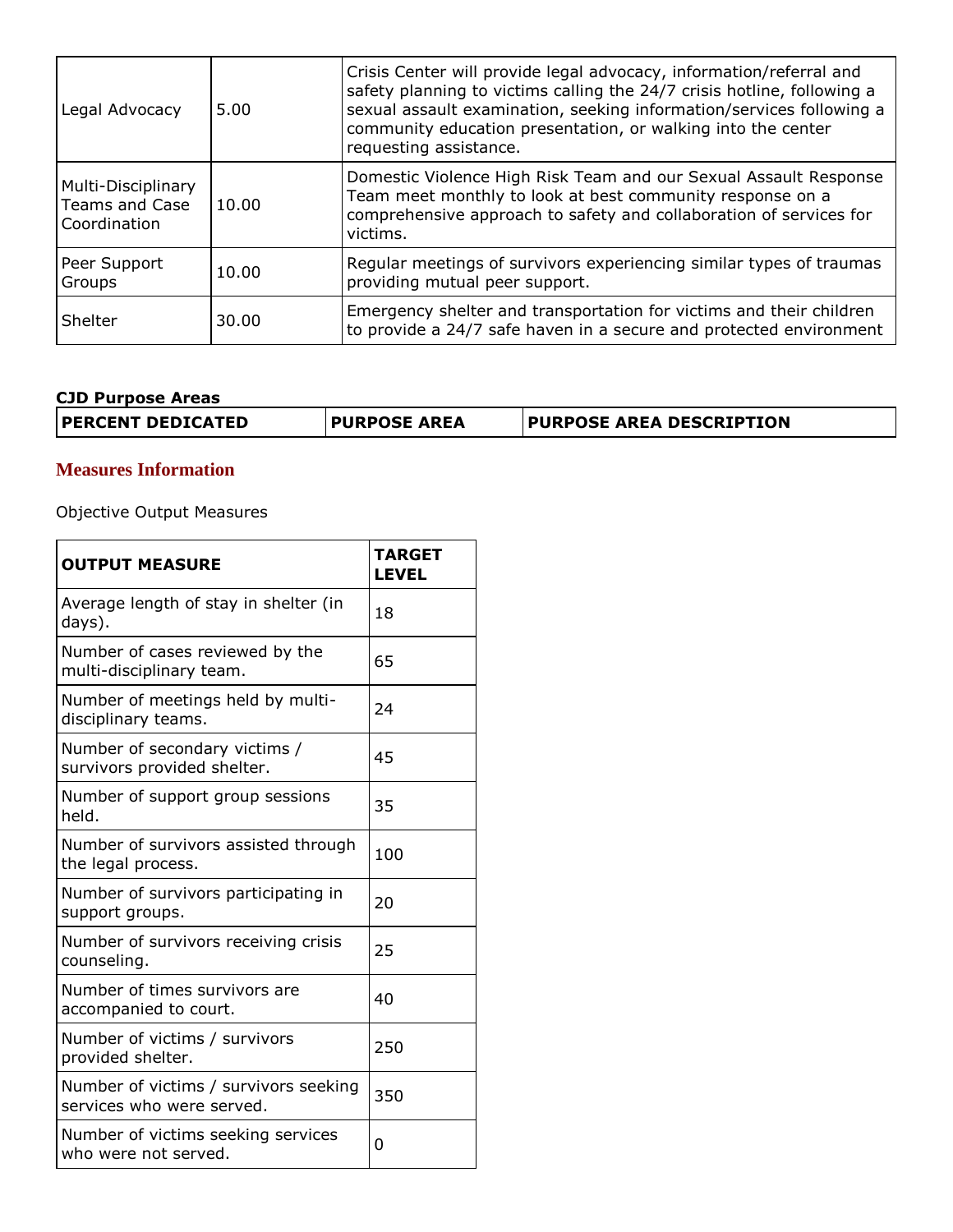| Number of victims who requested<br>shelter. | 270 |
|---------------------------------------------|-----|
|---------------------------------------------|-----|

Objective Outcome Measures

| <b>OUTCOME MEASURE</b>                         | <b>TARGET</b><br><b>LEVEL</b> |
|------------------------------------------------|-------------------------------|
| Number of cases resulting in<br>charges filed. | 30                            |
| Number of convictions.                         |                               |

Custom Output Measures

Custom Outcome Measures

| <b>CUSTOM OUTCOME MEASURE TARGET LEVEL</b> |  |
|--------------------------------------------|--|
|--------------------------------------------|--|

Resolution from Governing Body

Applications from nonprofit corporations, local units of governments, and other political subdivisions must include a [resolution](file:///C:/Users/mharp/FileDirectory/OOG_Sample_Resolution.doc) that contains the following:

- 1. Authorization by your governing body for the submission of the application to the Public Safety Office (PSO) that clearly identifies the name of the project for which funding is requested;
- 2. A commitment to provide all applicable matching funds;
- 3. A designation of the name and/or title of an authorized official who is given the authority to apply for, accept, reject, alter, or terminate a grant (Note: If a name is provided, you must update the PSO should the official change during the grant period.); and
- 4. A written assurance that, in the event of loss or misuse of grant funds, the governing body will return all funds to PSO.

Upon approval from your agency's governing body, upload the approved resolution to eGrants by clicking on the **Upload Files** sub-tab located in the **Summary** tab.

### Contract Compliance

Will PSO grant funds be used to support any contracts for professional services?

Select the appropriate response:

**X** Yes **\_** No

For applicant agencies that selected **Yes** above, describe how you will monitor the activities of the subcontractor(s) for compliance with the contract provisions (including equipment purchases), deliverables, and all applicable statutes, rules, regulations, and guidelines governing this project.

Enter a description for monitoring contract compliance:

Grayson County Women's Crisis Line's policy is attached here: Contract Monitoring: Evaluates whether or not the agency is delivering the agreed upon services in a timely manner, in the quantity required and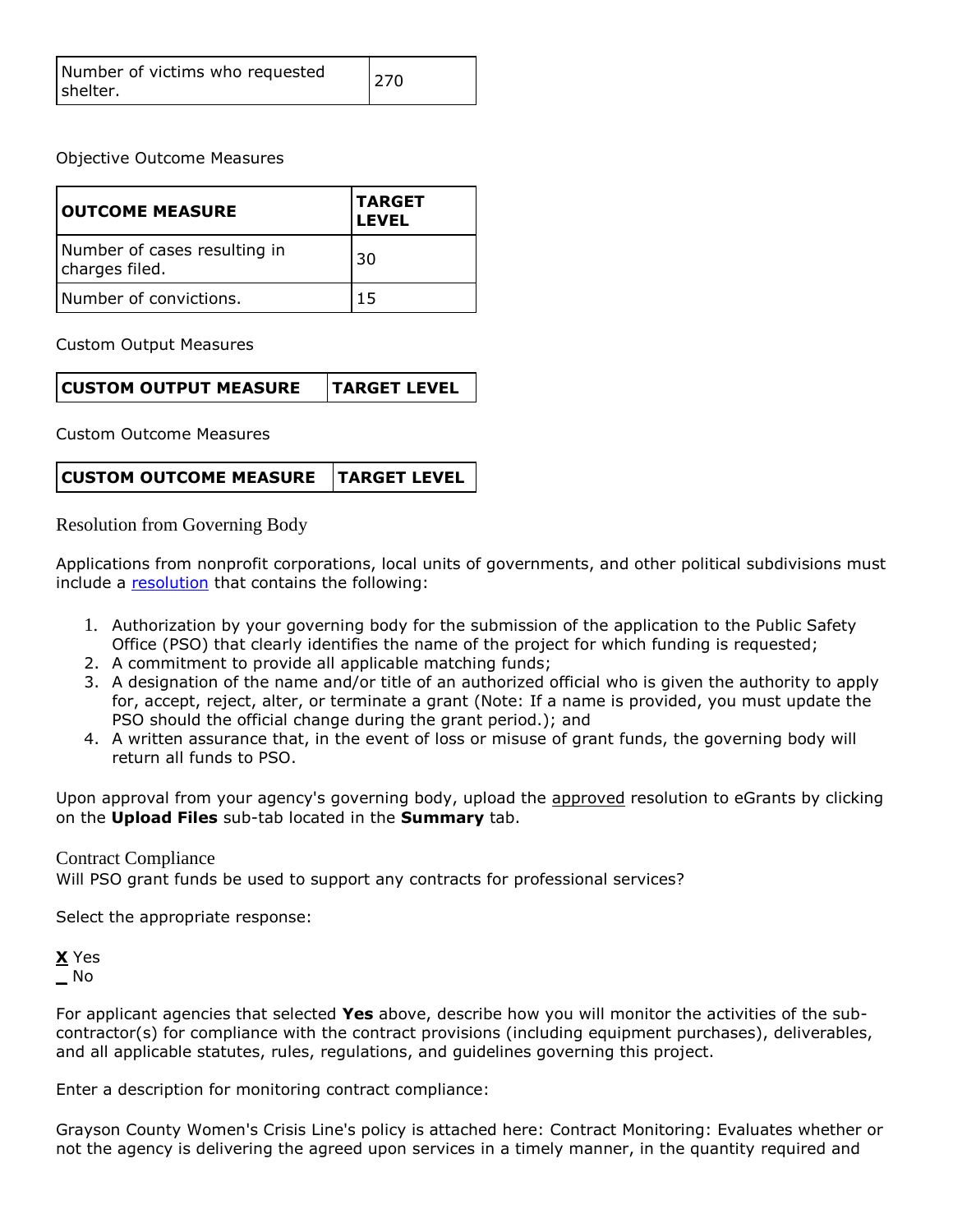that the quality of the services provided are adequate. Program performance measures should measure both how well services are provided, and their impact on improving outcomes for children and families and other participants. Program reviews would likely be based on a review of programmatic records such as client case files, interviews with clients that received services per the agency's invoice, and discussions with the agency's staff and management, as well as observations made at the agency's facility. Lobbying

For applicant agencies requesting grant funds in excess of \$100,000, have any federally appropriated funds been paid or will be paid to any person for influencing or attempting to influence an officer or employee of any agency, a member of Congress, an officer or employee of Congress, or an employee of a member of Congress in connection with the awarding of any federal contract, the making of any federal grant, the making of any federal loan, the entering into of any cooperative agreement, and the extension, continuation, renewal, amendment, or modification of any federal contract, grant loan, or cooperative agreement?

Select the appropriate response:

**\_** Yes **X** No **\_** N/A

For applicant agencies that selected either **No** or **N/A** above, have any non-federal funds been paid or will be paid to any person for influencing or attempting to influence an officer or employee of any agency, a member of Congress, an officer or employee of Congress in connection with this federal contract, loan, or cooperative agreement?

Select the appropriate response:

**\_** Yes **X** No **\_** N/A

Fiscal Year Provide the begin and end date for the applicant agency's fiscal year (e.g., 09/01/20xx to 08/31/20xx).

Enter the Begin Date [mm/dd/yyyy]:

9/1/2022 Enter the End Date [mm/dd/yyyy]:

9/1/2023

Sources of Financial Support

Each applicant must provide the amount of grant funds expended during the most recently completed fiscal year for the following sources:

Enter the amount (in Whole Dollars \$) of Federal Grant Funds expended:

454000

Enter the amount (in Whole Dollars \$) of State Grant Funds expended:

375000

Single Audit

Applicants who expend less than \$750,000 in federal grant funding or less than \$750,000 in state grant funding are exempt from the Single Audit Act and cannot charge audit costs to a PSO grant. However, PSO may require a limited scope audit as defined in 2 CFR Part 200, Subpart F - Audit Requirements.

Has the applicant agency expended federal grant funding of \$750,000 or more, or state grant funding of \$750,000 or more during the most recently completed fiscal year?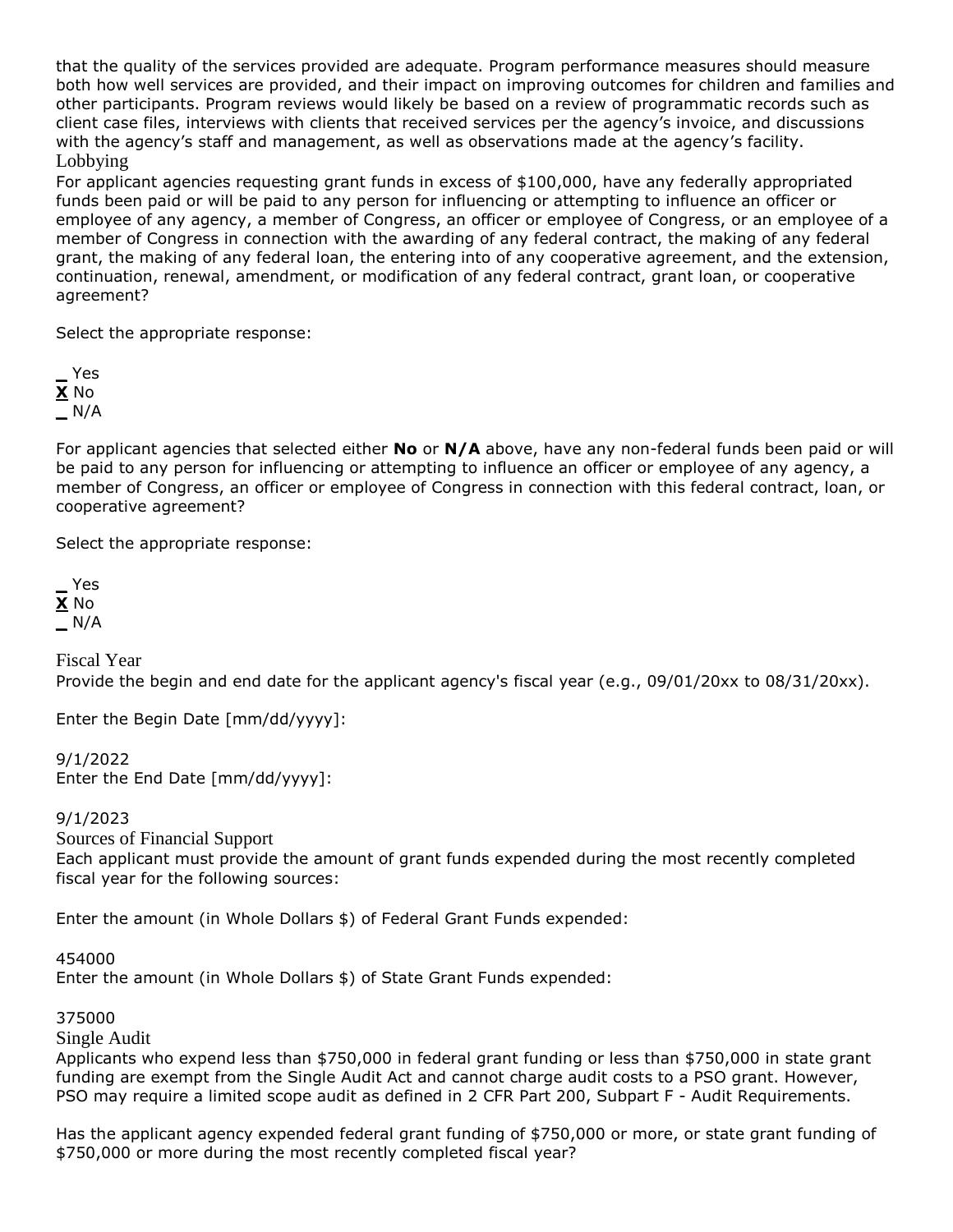Select the appropriate response:

**\_** Yes **X** No

Applicant agencies that selected **Yes** above, provide the date of your organization's last annual single audit, performed by an independent auditor in accordance with the State of Texas Single Audit Circular; or CFR Part 200, Subpart F - Audit Requirements.

Enter the date of your last annual single audit:

### Equal Employment Opportunity Plan

### **Compliance**

The EEOP certification information must be submitted to the Office of Civil Rights, Office of Justice Programs through their on-line **EEOP Reporting Tool**. For more information and guidance on how to complete and submit the federal EEOP certification information, please visit the US Department of Justice, Office of Justice Programs website at [https://ojp.gov/about/ocr/eeop.htm.](https://ojp.gov/about/ocr/eeop.htm)

## **Type I Entity**

Defined as an applicant that meets one or more of the following criteria:

- has less than 50 employees;
- is a non-profit organization;
- is a medical institution;
- is an Indian tribe;
- is an educational institution, or
- is receiving a single award of less than \$25,000.

### **Requirements**

• The applicant agency is exempt from the requirement to prepare an EEOP because it is a Type I Entity as defined above, pursuant to 28 CFR 42, subpart E;

• the applicant will comply with applicable federal civil rights laws that prohibit discrimination in employment and in the delivery of services; and

• the applicant must submit EEOP Certification information the Office for Civil Rights (OCR) to claim the exemption from developing an EEOP.

## **Type II Entity**

Defined as an applicant that meets the following criteria:

- has 50 or more employees, and
- is receiving a single award of \$25,000 or more, but less than \$500,000.

### **Requirements**

• The applicant agency is required to formulate an EEOP in accordance with 28 CFR 42.301, subpart E;

• the EEOP is required to be formulated and signed into effect within the past two years by the proper authority;

• the EEOP is available for review by the public and employees or for review or audit by officials of OOG, OOG's designee, or the Office of Civil Rights, Office of Justice Programs, U.S. Department of Justice, as required by relevant laws and regulations;

• the applicant will comply with applicable federal civil rights laws that prohibit discrimination in employment and in the delivery of services;

• the applicant must submit EEOP information to the Office for Civil Rights (OCR) to claim the exemption from submitting an EEOP to OCR; and

• the EEOP is required to be on file with the applicant agency.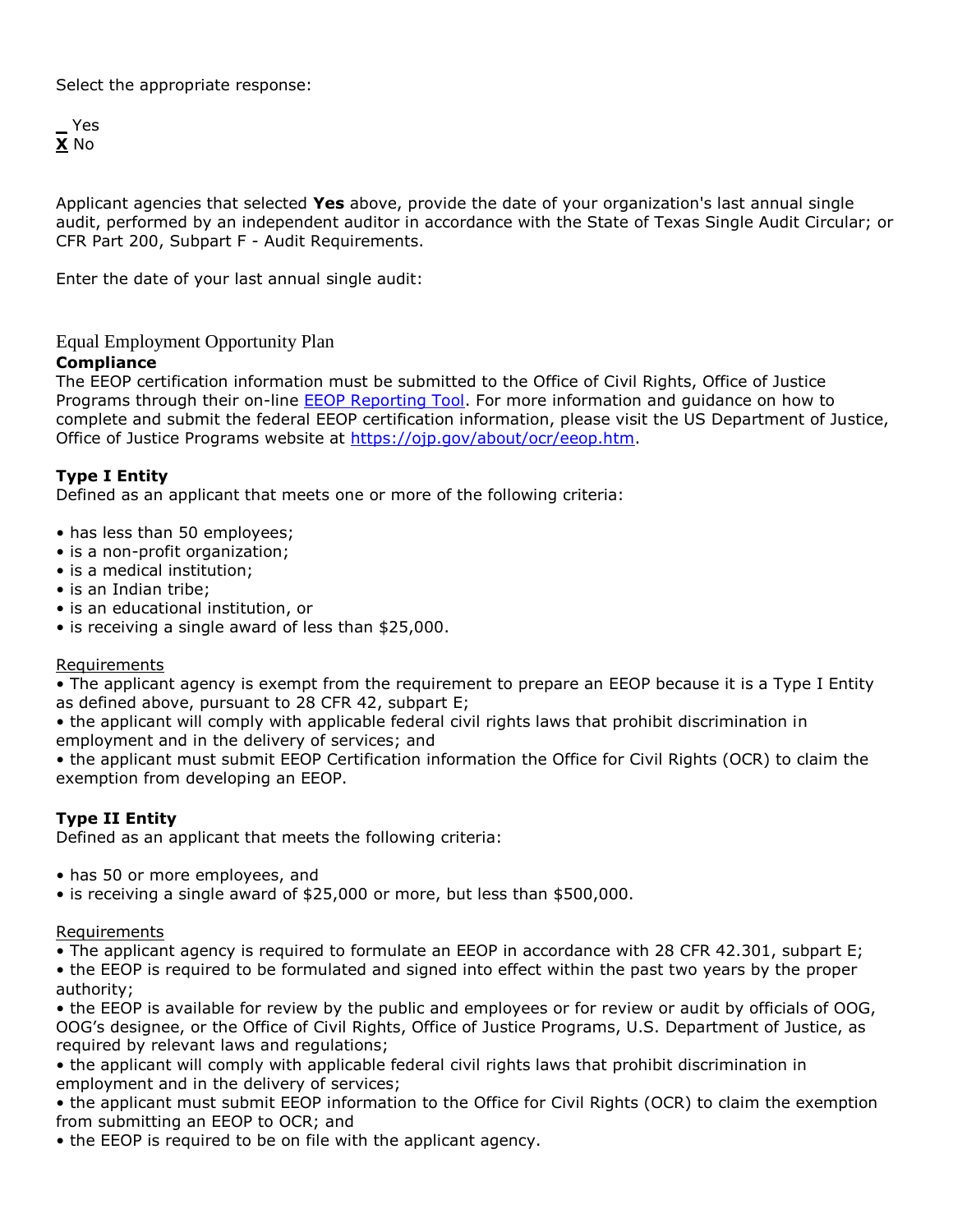Enter the name of the person responsible for the EEOP and the address of the office where the EEOP is filed:

## **Type III Entity**

Defined as an applicant that is NOT a Type I or Type II Entity.

### Requirements

• The EEOP is required to be formulated and signed into effect within the past two years by the proper authority;

• the EEOP has been submitted to the Office of Civil Rights (OCR), Office of Justice Programs, U.S. Department of Justice and has been approved by the OCR, or it will be submitted to the OCR for approval upon award of the grant, as required by relevant laws and regulations; and

• the applicant will comply with applicable federal civil rights laws that prohibit discrimination in employment and in the delivery of services; and

• the applicant must submit EEOP information to the Office for Civil Rights (OCR).

## **Certification**

Based on the definitions and requirements above, the applicant agency certifies to the following entity type:

**X** Type I Entity

**\_** Type II Entity

**\_** Type III Entity

### Debarment

Each applicant agency will certify that it and its principals (as defined in 2 CFR Part 180.995): Are not presently debarred, suspended, proposed for debarment, declared ineligible, sentenced to a denial of Federal benefits by a State or Federal Court, or voluntarily excluded from participation in this transaction by any federal department or agency;

• Have not within a three-year period preceding this application been convicted of or had a civil judgment rendered against them for commission of fraud or a criminal offense in connection with obtaining, attempting to obtain, or performing a public (federal, state, or local) transaction or contract under a public transaction; violation of federal or state antitrust statutes or commission of embezzlement, theft, forgery, bribery, falsification or destruction of records, making false statements, or receiving stolen property; or

 Are not presently indicted for or otherwise criminally or civilly charged by a governmental entity (federal, state, or local) with commission of any of the offenses enumerated in the above bullet; and have not within a three-year period preceding this application had one or more public transactions (federal, state, or local) terminated for cause or default.

Select the appropriate response:

**X** I Certify

**\_** Unable to Certify

If you selected **Unable to Certify** above, please provide an explanation as to why the applicant agency cannot certify the statements.

## FFATA Certification

## **Certification of Recipient Highly Compensated Officers**

The Federal Funding Accountability and Transparency Act (FFATA) requires Prime Recipients (CJD) to report the names and total compensation of each of the five most highly compensated officers (a.k.a. positions) of each sub recipient organization for the most recently completed fiscal year preceding the year in which the grant is awarded if the subrecipient answers **YES** to the **FIRST** statement but **NO** to the **SECOND** statement listed below.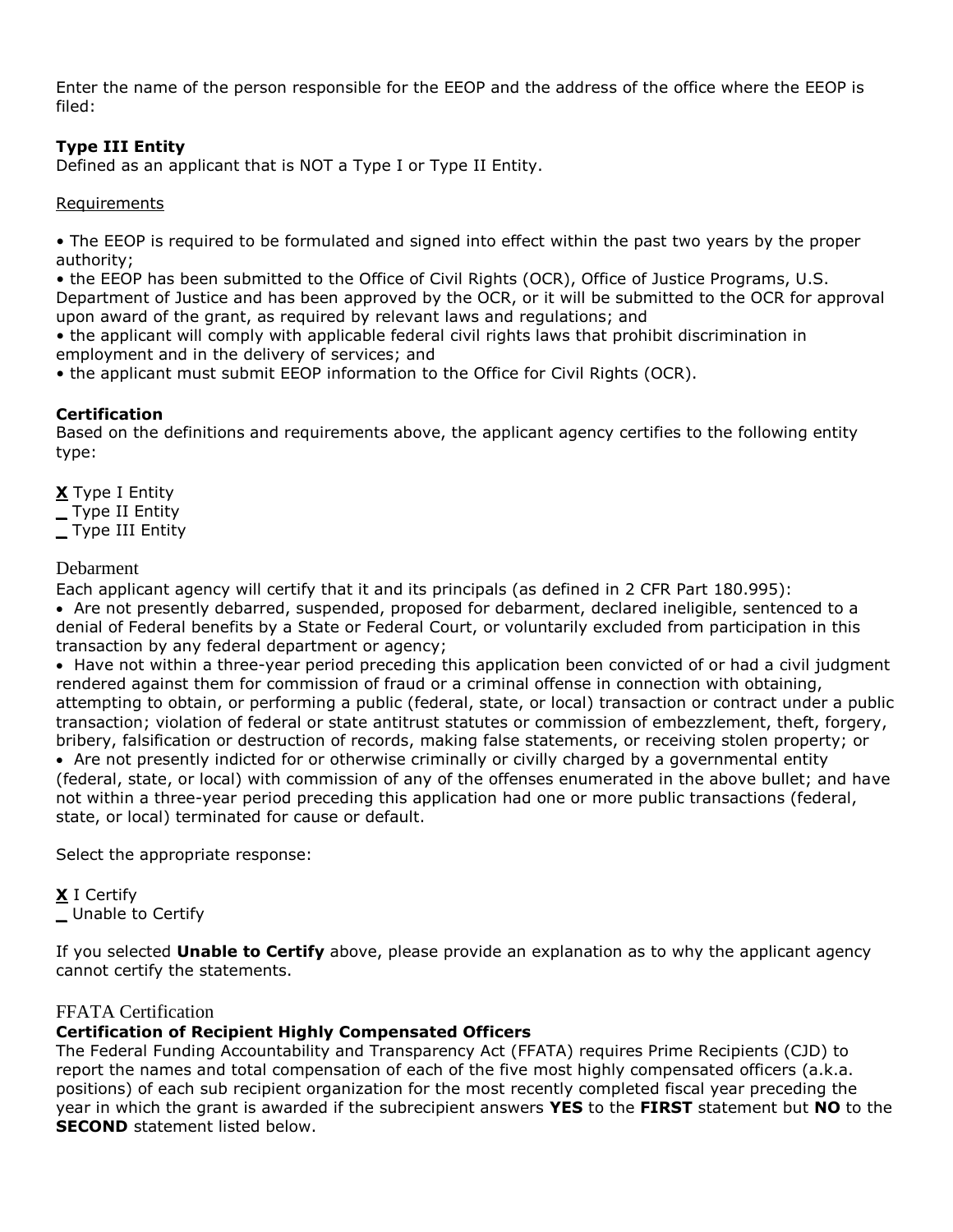In the sub recipient's preceding completed fiscal year, did the sub recipient receive: (1) 80 percent or more of its annual gross revenue from Federal contracts (and subcontracts), loans, grants (and subgrants) and cooperative agreements; AND (2) \$25,000,000 or more in annual gross revenue from Federal contracts (and subcontracts), loans, grants (and subgrants) and cooperative agreements?

**\_** Yes **X** No

Does the public have access to information about the compensation of the senior executives through periodic reports filed under Section 13(a) or 15(d) of the Securities Exchange Act of 1934 (15 U.S.C. 78m(a), 78o(d)) or Section 6104 of the Internal Revenue Code of 1986?

**\_** Yes **X** No

If you answered **YES** to the **FIRST** statement and **NO** to the **SECOND** statement, please provide the name and total compensation amount of each of the five most highly compensated officers (a.k.a. positions) within your agency for the current calendar year. If you answered NO to the first statement you are NOT required to provide the name and compensation amounts. NOTE: ''Total compensation'' means the complete pay package of each of the sub recipient's compensated officers, including all forms of money, benefits, services, and in-kind payments (see SEC Regulations: 17 CCR 229.402).

Position 1 - Name:

Position 1 - Total Compensation (\$):

 $\Omega$ 

Position 2 - Name:

Position 2 - Total Compensation (\$):

0

Position 3 - Name:

Position 3 - Total Compensation (\$):

0

Position 4 - Name:

Position 4 - Total Compensation (\$):

0

Position 5 - Name:

Position 5 - Total Compensation (\$):

0

## **Fiscal Capability Information**

Section 1: Organizational Information \*\*\* FOR PROFIT CORPORATIONS ONLY \*\*\*

Enter the following values in order to submit the application Enter the Year in which the Corporation was Founded: 0 Enter the Date that the IRS Letter Granted  $501(c)(3)$  Tax Exemption Status:  $01/01/1900$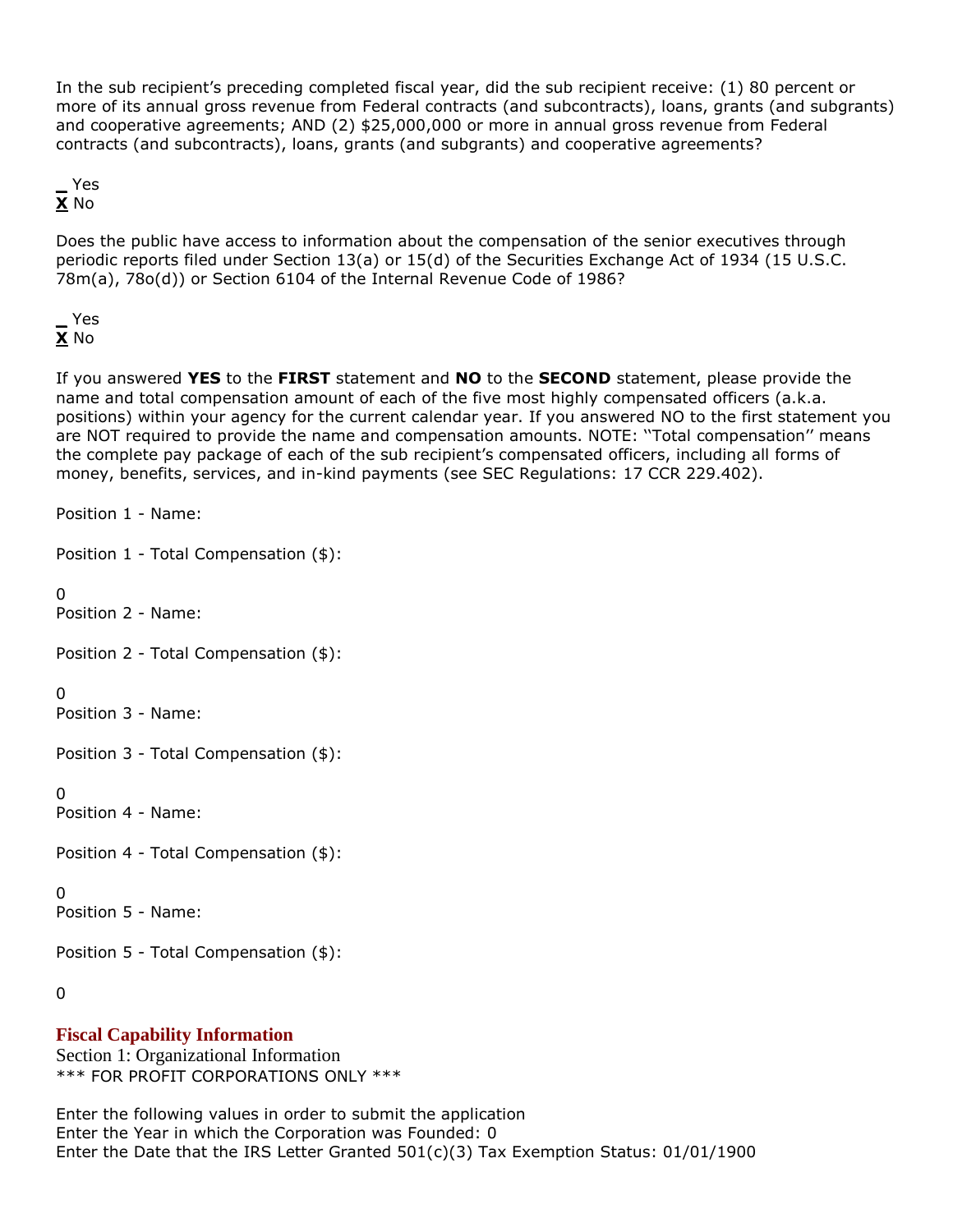Enter the Employer Identification Number Assigned by the IRS: 0 Enter the Charter Number assigned by the Texas Secretary of State: 0

Enter the Year in which the Corporation was Founded:

1984

Enter the Date that the IRS Letter Granted 501(c)(3) Tax Exemption Status:

6/1/1984

Enter the Employer Identification Number Assigned by the IRS:

751943648

Enter the Charter Number assigned by the Texas Secretary of State:

## 59552001

Section 2: Accounting System

The grantee organization must incorporate an accounting system that will track direct and indirect costs for the organization (general ledger) as well as direct and indirect costs by project (project ledger). The grantee must establish a time and effort system to track personnel costs by project. This should be reported on an hourly basis, or in increments of an hour.

Is there a list of your organization's accounts identified by a specific number (i.e., a general ledger of accounts)?

Select the appropriate response:

**X** Yes **\_** No

Does the accounting system include a project ledger to record expenditures for each Program by required budget cost categories?

Select the appropriate response:

**X** Yes **\_** No

Is there a timekeeping system that allows for grant personnel to identify activity and requires signatures by the employee and his or her supervisor?

Select the appropriate response:

**X** Yes **\_** No

If you answered 'No' to any question above in the Accounting System section, in the space provided below explain what action will be taken to ensure accountability.

Enter your explanation:

n/a

Section 3: Financial Capability

Grant agencies should prepare annual financial statements. At a minimum, current internal balance sheet and income statements are required. A balance sheet is a statement of financial position for a grant agency disclosing assets, liabilities, and retained earnings at a given point in time. An income statement is a summary of revenue and expenses for a grant agency during a fiscal year.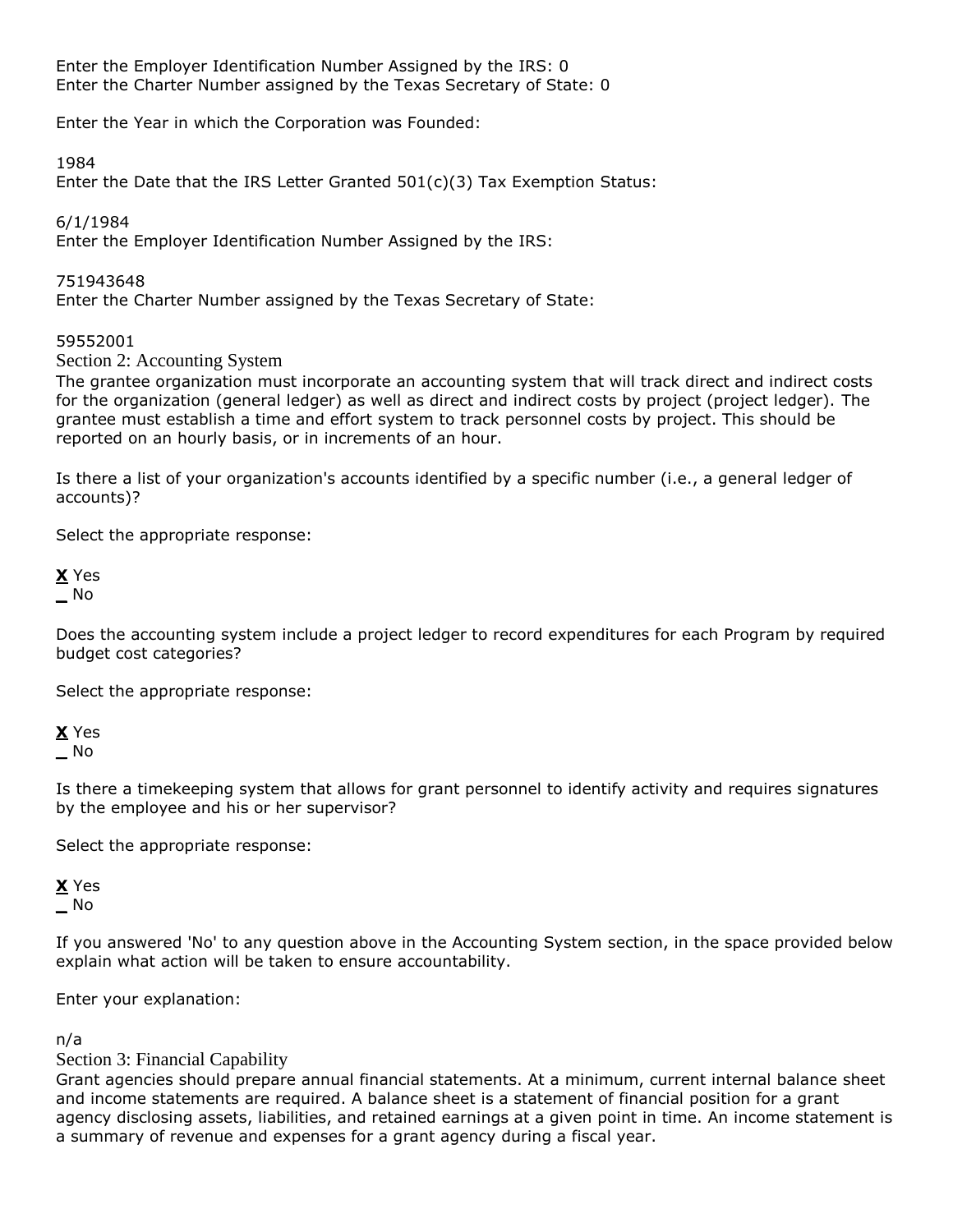Has the grant agency undergone an independent audit?

Select the appropriate response:

**X** Yes **\_** No

Does the organization prepare financial statements at least annually?

Select the appropriate response:

**X** Yes **\_** No

According to the organization's most recent Audit or Balance Sheet, are the current total assets greater than the liabilities?

Select the appropriate response:

**X** Yes **\_** No

If you selected 'No' to any question above under the Financial Capability section, in the space provided below explain what action will be taken to ensure accountability.

Enter your explanation:

n/a

Section 4: Budgetary Controls

Grant agencies should establish a system to track expenditures against budget and / or funded amounts.

Are there budgetary controls in effect (e.g., comparison of budget with actual expenditures on a monthly basis) to include drawing down grant funds in excess of:

a) Total funds authorized on the Statement of Grant Award?

**X** Yes **\_** No

b) Total funds available for any budget category as stipulated on the Statement of Grant Award?

**X** Yes **\_** No

If you selected 'No' to any question above under the Budgetary Controls section, in the space provided below please explain what action will be taken to ensure accountability.

Enter your explanation:

n/a

Section 5: Internal Controls

Grant agencies must safeguard cash receipts, disbursements, and ensure a segregation of duties exist. For example, one person should not have authorization to sign checks and make deposits.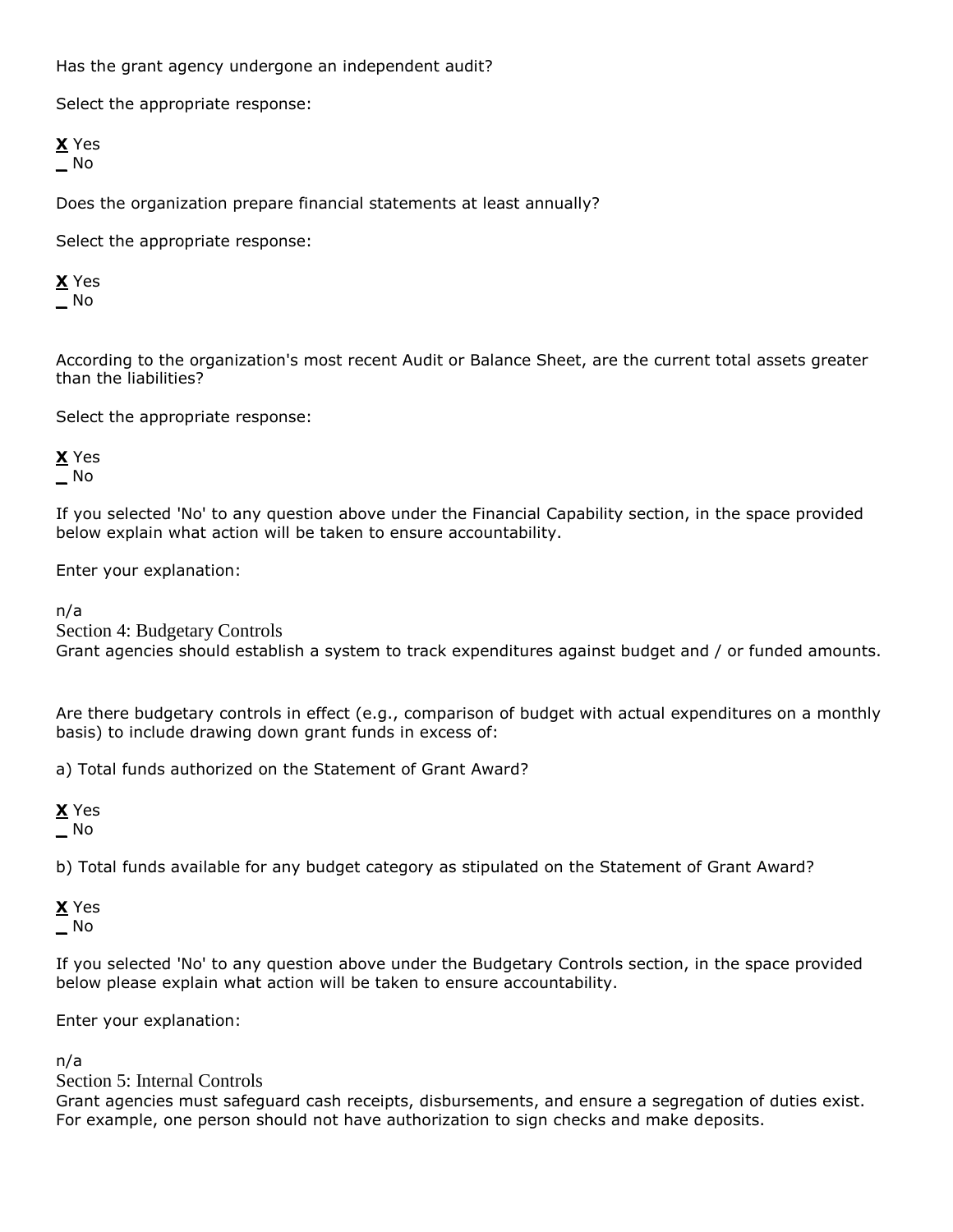Are accounting entries supported by appropriate documentation (e.g., purchase orders, vouchers, receipts, invoices)?

Select the appropriate response:

**X** Yes **\_** No

Is there separation of responsibility in the receipt, payment, and recording of costs?

Select the appropriate response:

**X** Yes **\_** No

If you selected 'No' to any question above under the Internal Controls section, in the space provided below please explain what action will be taken to ensure accountability.

Enter your explanation:

n/a

## **Budget Details Information Budget Information by Budget Line Item:**

| <b>CATEGORY</b> | <b>SUB</b><br><b>CATEGORY</b> | <b>DESCRIPTION</b>                                                                                                                                                                                                                                                                                                                                                                                                                                                                                                                                                                                                                                                | <b>OOG</b>  | <b>CASH</b><br><b>MATCH</b> | IN-<br><b>KIND</b><br><b>MATCH</b> | <b>GPI</b> |                                                        | <b>TOTAL UNIT/%</b> |
|-----------------|-------------------------------|-------------------------------------------------------------------------------------------------------------------------------------------------------------------------------------------------------------------------------------------------------------------------------------------------------------------------------------------------------------------------------------------------------------------------------------------------------------------------------------------------------------------------------------------------------------------------------------------------------------------------------------------------------------------|-------------|-----------------------------|------------------------------------|------------|--------------------------------------------------------|---------------------|
| Personnel       | Bookkeeper                    | <b>Financial Coordinator assists</b><br>in creating budgets, creating<br>financial status reports cost<br>allocation plan, grant<br>management, grant<br>monitoring (both quarterly in<br>the form of preparing FSR's<br>and as needed when a physical<br>monitoring or desk monitoring<br>occurs), and insuring grant<br>funds are managed<br>appropriately. Reviews and<br>develops time and activity<br>sheets for allowable activities<br>and to monitor amount of time<br>staff are spending working on<br>program as compared to<br>projected program budget.<br>Annual Salary \$53,000.00,<br>Fringe 9024.00 for total of<br>\$62,024.00 (Jennifer Graley) | \$15,000.00 | \$0.00                      |                                    |            | $$0.00 \, \text{]} \, $0.00 \, \text{]} \, $15,000.00$ | 24                  |
| Personnel       | Advocate                      | <b>Full Time Community Based</b><br>Advocate- Advocate will<br>respond to hospital or needed<br>community location to serve<br>as support/advocate for those<br>requesting SANE (Sexual<br><b>Assault Nurse Examiner)</b><br>examination or other trauma<br>related service at community                                                                                                                                                                                                                                                                                                                                                                          | \$17,000.00 | \$0.00                      |                                    |            | $$0.00 \, \times \, 0.00 \, \times \, 17,000.00$       | 45                  |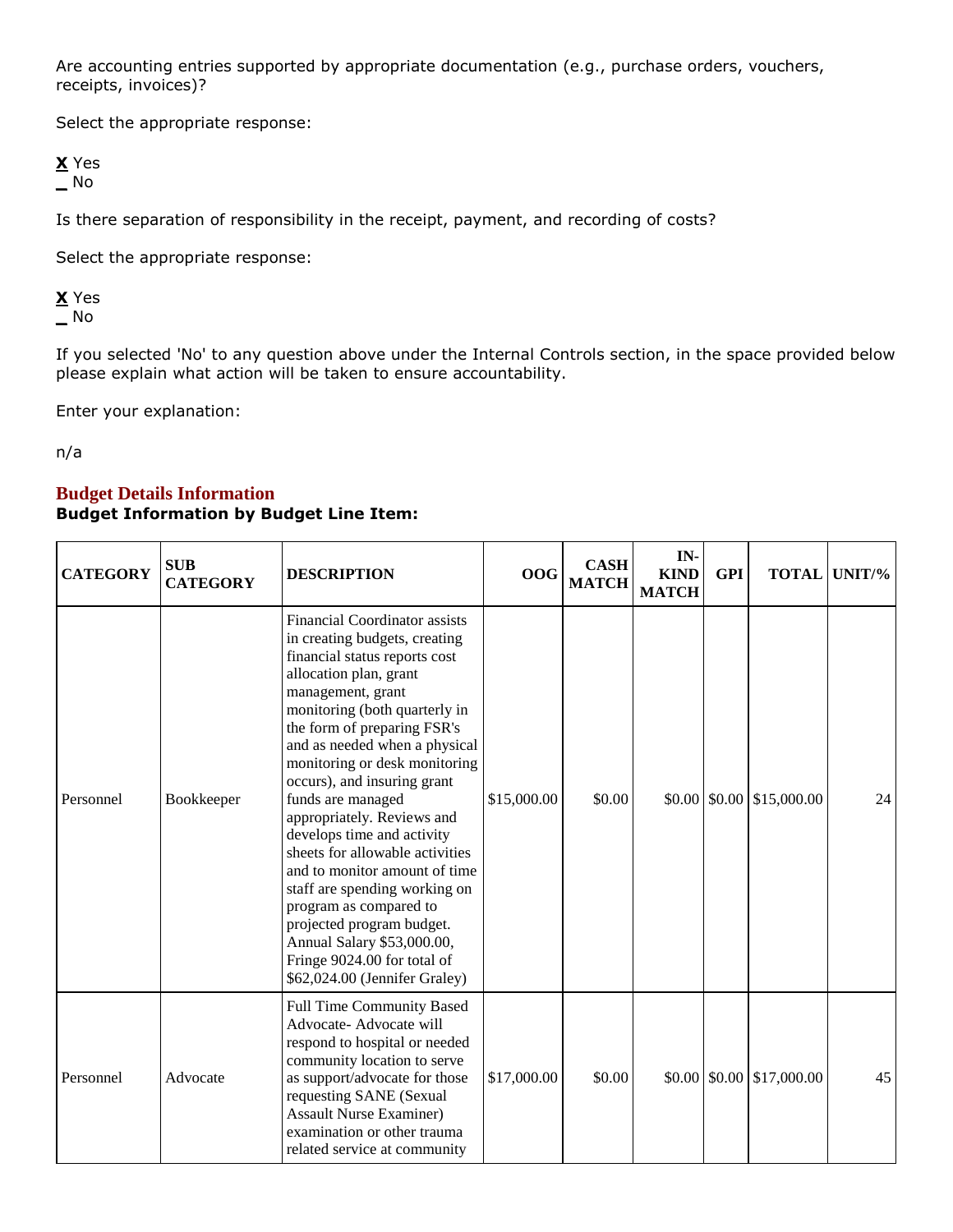|           |          | location. Community Based<br>Advocate will assist with all<br>aspects of medical advocacy,<br>work on-call, provide<br>expertise in all aspects of<br>service provision to sexual<br>assault victims. Advocate will<br>coordinate SANE<br>examinations by convening<br>SANE nurse, police when<br>requested, victim hospital<br>accompaniment, and<br>information and referral for<br>victims about follow-up<br>services. Hospital Advocate<br>will assist volunteer<br>coordinator in training<br>volunteers to become certified<br>in providing hospital<br>accompaniment and on-scene<br>response, thereby increasing<br>agency's capacity to service<br>victims. Total Salary \$34,500<br>$+$ \$3,432.00 fringe =<br>\$37,932.00 (Donna Cirello)                                                                                                                                                                                                                                                                             |             |        |  |                                                  |    |
|-----------|----------|-----------------------------------------------------------------------------------------------------------------------------------------------------------------------------------------------------------------------------------------------------------------------------------------------------------------------------------------------------------------------------------------------------------------------------------------------------------------------------------------------------------------------------------------------------------------------------------------------------------------------------------------------------------------------------------------------------------------------------------------------------------------------------------------------------------------------------------------------------------------------------------------------------------------------------------------------------------------------------------------------------------------------------------|-------------|--------|--|--------------------------------------------------|----|
| Personnel | Advocate | <b>Full Time Community</b><br>Advocate-Advocate will<br>respond to hospital or needed<br>community location to serve<br>as support/advocate for those<br>requesting SANE (Sexual<br><b>Assault Nurse Examiner)</b><br>examination or other trauma<br>related service at community<br>location. Community Based<br>Advocate will assist with all<br>aspects of medical advocacy,<br>work on-call, provide<br>expertise in all aspects of<br>service provision to sexual<br>assault victims. Advocate will<br>coordinate SANE<br>examinations by convening<br>SANE nurse, police when<br>requested, victim hospital<br>accompaniment, and<br>information and referral for<br>victims about follow-up<br>services. Hospital Advocate<br>will assist volunteer<br>coordinator in training<br>volunteers to become certified<br>in providing hospital<br>accompaniment and on-scene<br>response, thereby increasing<br>agency's capacity to service<br>victims. Total Salary \$34,500<br>$+$ \$3,432.00 fringe =<br>\$37,932.00 (open) | \$17,000.00 | \$0.00 |  | $$0.00 \, \times \, 0.00 \, \times \, 17,000.00$ | 45 |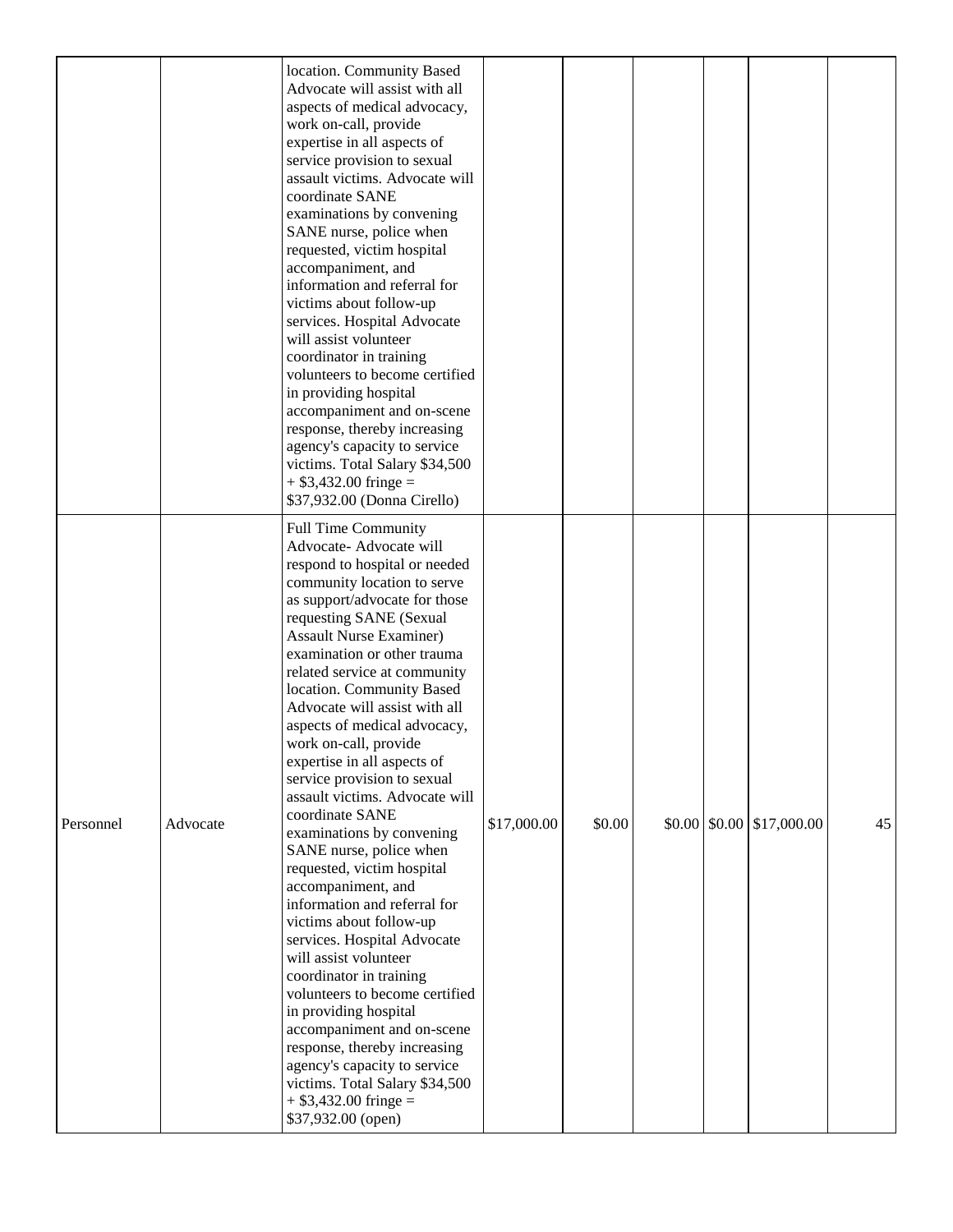| Personnel | Advocate | Child Advocate- assists child<br>victims and their parents with<br>accessing community<br>resources designed for<br>secondary victims who have<br>witnessed abuse, facilitating<br>child targeted support groups,<br>developing child focused<br>safety plans and answering<br>emergency hotline,<br>performing intakes, providing<br>information and referral,<br>assistance registering children<br>for school and aftercare<br>programs, and connecting<br>children with therapy when<br>appropriate. Total<br>compensation (salary plus<br>fringe) for this position is<br>$$32,240.00$ salary + 3000.00<br>fringe $= $35,240$ | \$13,500.00 | \$0.00 |                         | $$0.00 \, \text{S}0.00 \, \text{S}13,500.00$ | 38 |
|-----------|----------|------------------------------------------------------------------------------------------------------------------------------------------------------------------------------------------------------------------------------------------------------------------------------------------------------------------------------------------------------------------------------------------------------------------------------------------------------------------------------------------------------------------------------------------------------------------------------------------------------------------------------------|-------------|--------|-------------------------|----------------------------------------------|----|
| Personnel | Advocate | Shelter Advocate- assists<br>victims with accessing<br>community services,<br>facilitating groups, developing<br>safety plans and<br>individualized action plans,<br>obtaining legal assistance,<br>obtaining medical assistance,<br>answering emergency hotline,<br>performing intakes, providing<br>information and referral. Total<br>compensation (salary plus<br>fringe) for this position is<br>$$36000.00$ salary + 3000.00<br>fringe $=\$39000.00$ (Idalia<br>Romero)                                                                                                                                                      | \$22,995.00 | \$0.00 |                         | $$0.00 \, \text{S}0.00 \, \text{S}22,995.00$ | 60 |
| Personnel | Advocate | Shelter Advocate- assists<br>victims with accessing<br>community services,<br>facilitating groups, developing<br>safety plans and<br>individualized action plans,<br>obtaining legal assistance,<br>obtaining medical assistance,<br>answering emergency hotline,<br>performing intakes, providing<br>information and referral. Total<br>compensation (salary plus<br>fringe) for this position is<br>$$31,200.000$ salary + 3432<br>fringe $= $34632.00$ (Leslie<br>Mason)                                                                                                                                                        | \$17,000.00 | \$0.00 | $$0.00 \, \text{S}0.00$ | \$17,000.00                                  | 49 |
| Personnel | Advocate | Shelter Advocate assists<br>victims with accessing<br>community services,<br>facilitating groups, developing<br>safety plans and<br>individualized action plans,<br>obtaining legal assistance,                                                                                                                                                                                                                                                                                                                                                                                                                                    | \$9,000.00  | \$0.00 | $$0.00 \; $0.00$        | \$9,000.00                                   | 26 |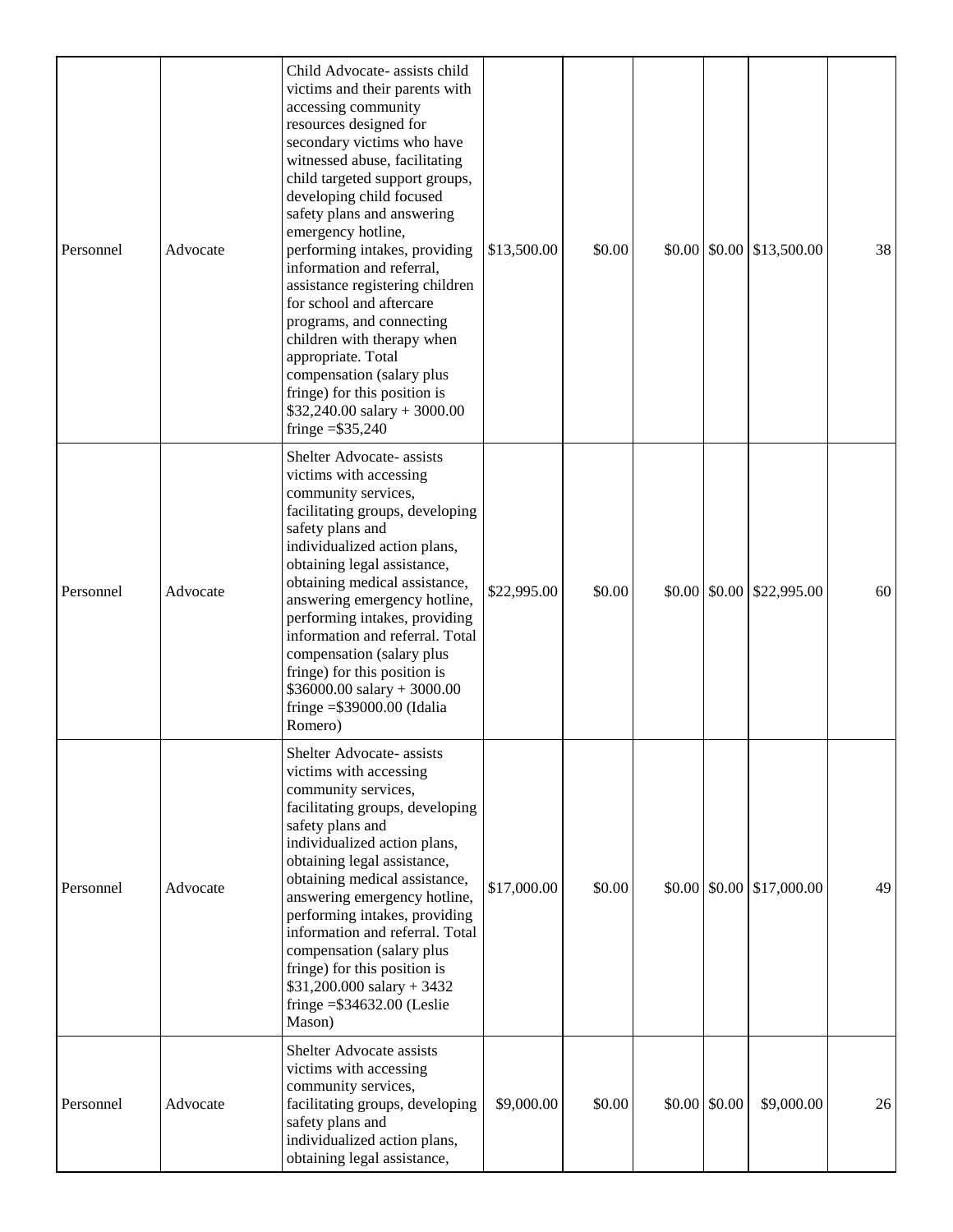|           |             | obtaining medical assistance,<br>answering emergency hotline,<br>performing intakes, providing<br>information and referral. Total<br>Compensation (salary plus<br>fringe) for this position<br>31200.00 +3432.00 fringe<br>$= $34632.00$ (Bobbie Carlson)                                                                                                                                                                                                                                                                                                                                                                                                                                                                                                                                                                                                                                                                                                                                                                                                                  |             |        |               |                                              |    |
|-----------|-------------|----------------------------------------------------------------------------------------------------------------------------------------------------------------------------------------------------------------------------------------------------------------------------------------------------------------------------------------------------------------------------------------------------------------------------------------------------------------------------------------------------------------------------------------------------------------------------------------------------------------------------------------------------------------------------------------------------------------------------------------------------------------------------------------------------------------------------------------------------------------------------------------------------------------------------------------------------------------------------------------------------------------------------------------------------------------------------|-------------|--------|---------------|----------------------------------------------|----|
| Personnel | Advocate    | Part-time Advocate- assists<br>victims with accessing<br>community services,<br>facilitating groups, developing<br>safety plans and<br>individualized action plans,<br>obtaining legal assistance,<br>obtaining medical assistance,<br>answering emergency hotline,<br>performing intakes, providing<br>information and referral. Total<br>compensation (salary plus<br>fringe) for this position is<br>$$21,840$ salary + \$880 fringe<br>$=\frac{22720.00}{2}$ . OPEN                                                                                                                                                                                                                                                                                                                                                                                                                                                                                                                                                                                                    | \$8,500.00  | \$0.00 | \$0.00 \$0.00 | \$8,500.00                                   | 37 |
| Personnel | Coordinator | Program Coordinator (Heather<br>Mahaffey) oversees the direct<br>services department and will<br>supervise Community<br>Response Advocates. This<br>position will provide training<br>to hospital advocates, assist in<br>training of direct service<br>volunteers that will be on-call<br>to respond to hospital<br>examination. This position<br>will serve as back-up to<br>hospital advocates, will<br>review cases with staff and<br>will provide guidance and<br>support to the project.<br>Oversees program and<br>provides supervision for<br>advocates and direct services<br>program on all shifts. Trains<br>all staff and assists victims by<br>providing direct service<br>advocacy with accessing<br>community services,<br>facilitating groups, developing<br>safety plans and<br>individualized action plans,<br>obtaining legal assistance,<br>obtaining medical assistance,<br>answering emergency hotline,<br>performing intakes, providing<br>information and referral.<br>Salary \$53460.00 +fringe<br>\$6780.00 for total<br>compensation \$60240.00 | \$19,000.00 | \$0.00 |               | $$0.00 \, \text{S}0.00 \, \text{S}19,000.00$ | 32 |
| Personnel | Liaison     | Facility Manager (John<br>Rhodes) assists clients by                                                                                                                                                                                                                                                                                                                                                                                                                                                                                                                                                                                                                                                                                                                                                                                                                                                                                                                                                                                                                       | \$17,000.00 | \$0.00 |               | $$0.00 \, \text{S}0.00 \, \text{S}17,000.00$ | 43 |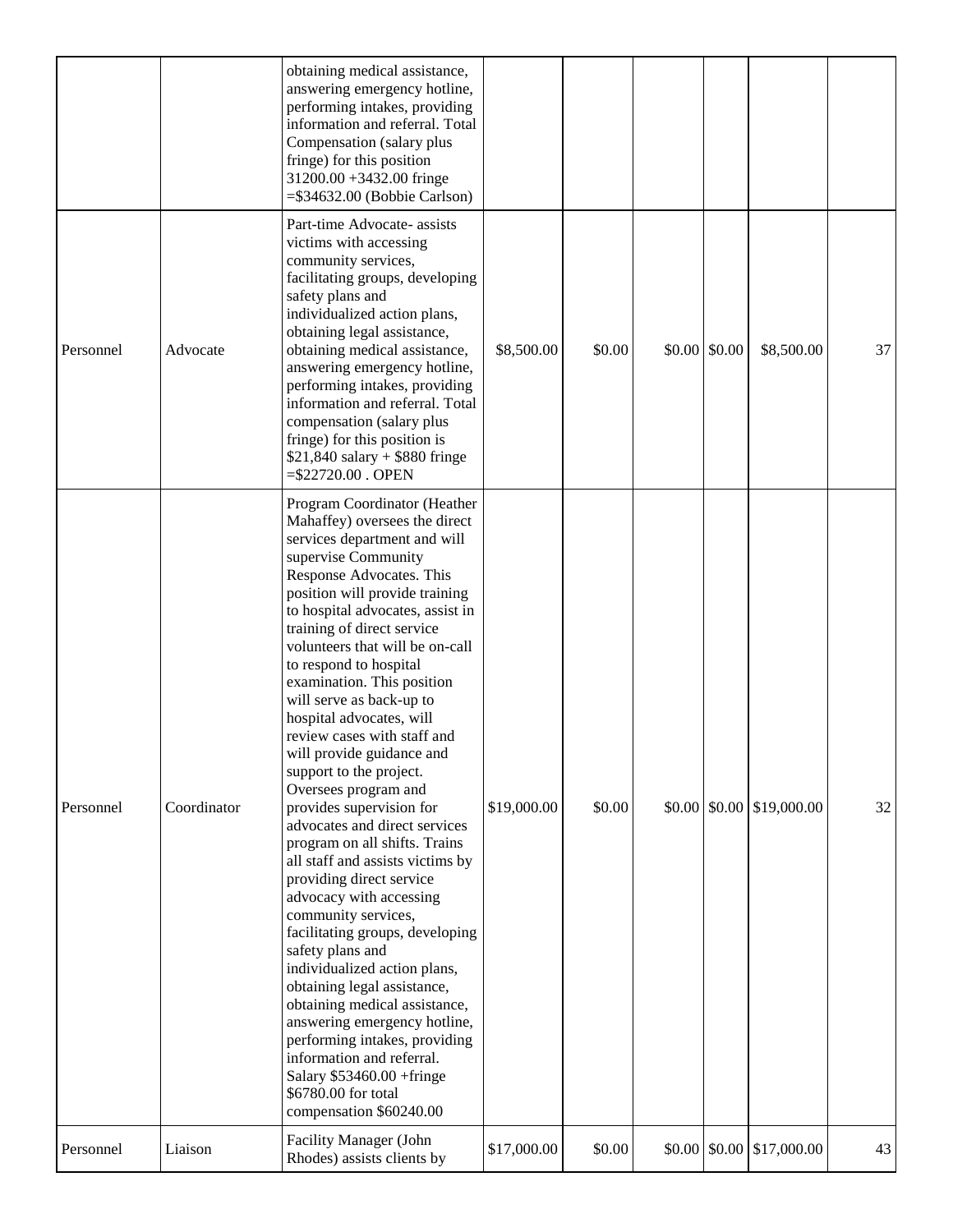|           |                        | providing transportation to<br>medical appointments, legal<br>appointments, relating to their<br>assaults. Facility Manager<br>maintains emergency shelter<br>physical space to ensure safety<br>and security. Facility Manager<br>earns Salary \$36500.00 +<br>fringe \$2862.00 totaling<br>\$39362.00                                                                                                                                                                                                                                                                                                                                                                                                                                                                                                                                                                                                                                                                                                                           |             |        |  |                                                        |    |
|-----------|------------------------|-----------------------------------------------------------------------------------------------------------------------------------------------------------------------------------------------------------------------------------------------------------------------------------------------------------------------------------------------------------------------------------------------------------------------------------------------------------------------------------------------------------------------------------------------------------------------------------------------------------------------------------------------------------------------------------------------------------------------------------------------------------------------------------------------------------------------------------------------------------------------------------------------------------------------------------------------------------------------------------------------------------------------------------|-------------|--------|--|--------------------------------------------------------|----|
| Personnel | Case Worker            | Full Time Community Based<br>Advocate- Advocate will<br>respond to hospital or needed<br>community location to serve<br>as support/advocate for those<br>requesting SANE (Sexual<br><b>Assault Nurse Examiner)</b><br>examination or other trauma<br>related service at community<br>location. Community Based<br>Advocate will assist with all<br>aspects of medical advocacy,<br>work on-call, provide<br>expertise in all aspects of<br>service provision to sexual<br>assault victims. Advocate will<br>coordinate SANE<br>examinations by convening<br>SANE nurse, police when<br>requested, victim hospital<br>accompaniment, and<br>information and referral for<br>victims about follow-up<br>services. Hospital Advocate<br>will assist volunteer<br>coordinator in training<br>volunteers to become certified<br>in providing hospital<br>accompaniment and on-scene<br>response, thereby increasing<br>agency's capacity to service<br>victims. Total Salary \$34,500<br>$+$ \$3,432.00 fringe =<br>\$37,932.00 (Open) | \$20,000.00 | \$0.00 |  | $$0.00 \, \text{S}0.00 \, \text{S}20,000.00$           | 53 |
| Personnel | Data Entry<br>Operator | Statistician maintains client<br>files and quality assurance for<br>statistical and documentation<br>accuracy and completeness.<br>Provides statistical analysis<br>and prepares and submits<br>grant required quarterly<br>performance reports.<br>Maintains Data Entry and<br>grant required database<br>reporting. Trains advocates on<br>reporting for victims services<br>and group counseling. Backs<br>up Advocates to answer<br>hotline. Helps evaluate<br>services provided to make                                                                                                                                                                                                                                                                                                                                                                                                                                                                                                                                      | \$15,500.00 | \$0.00 |  | $$0.00 \, \text{]} \, $0.00 \, \text{]} \, $15,500.00$ | 36 |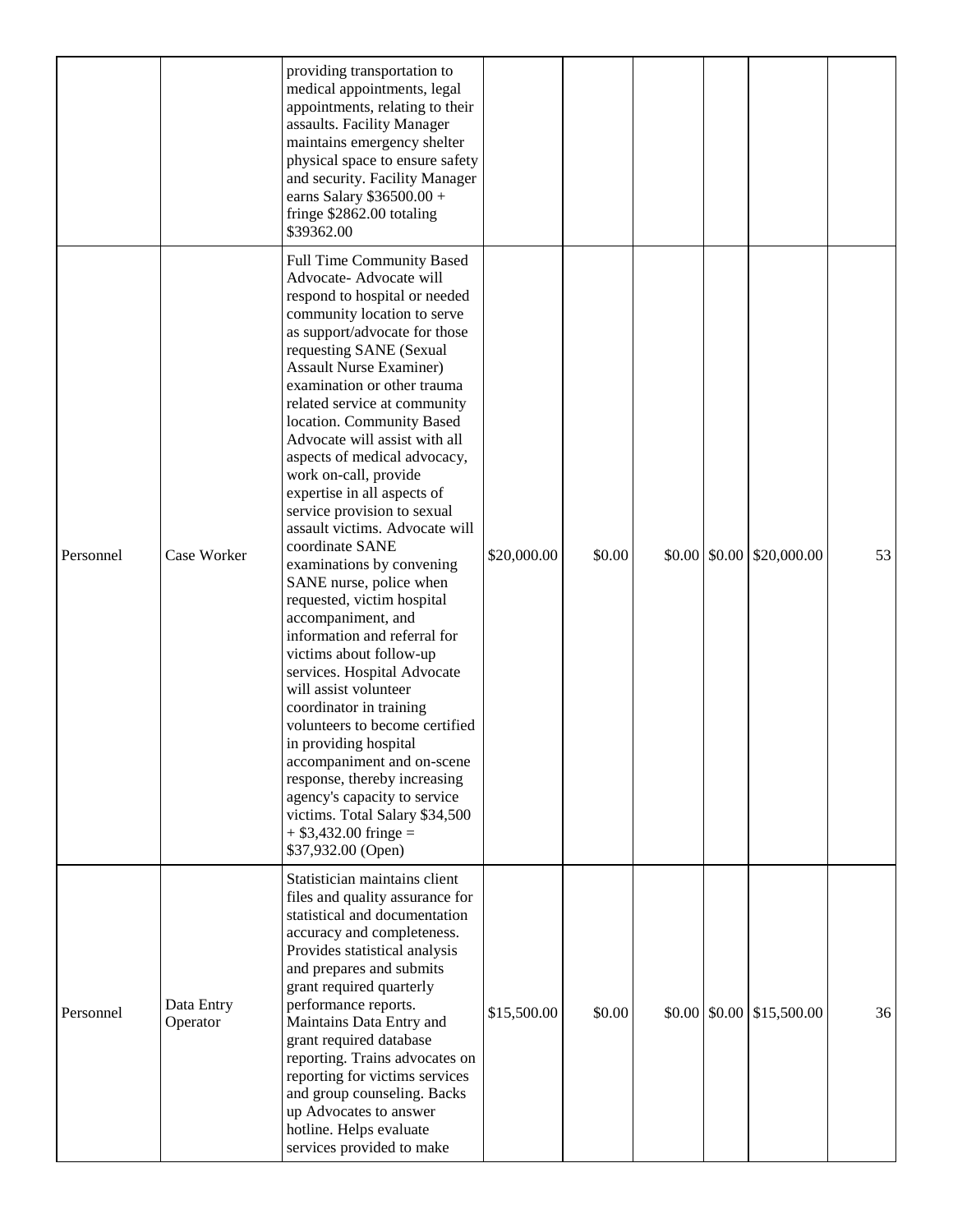|           |                                             | future projections and<br>recognize ways in which<br>services can be improved.<br>Salary \$38,280.00 +fringe<br>\$4,900 total compensation<br>\$43180.00. (Melanie Schuth)                                                                                                                                                                                                                                                                                                                                                                                                                          |             |        |  |                                                        |    |
|-----------|---------------------------------------------|-----------------------------------------------------------------------------------------------------------------------------------------------------------------------------------------------------------------------------------------------------------------------------------------------------------------------------------------------------------------------------------------------------------------------------------------------------------------------------------------------------------------------------------------------------------------------------------------------------|-------------|--------|--|--------------------------------------------------------|----|
| Personnel | Receptionist                                | Administrative and Hotline<br>Assistant (open) assists with<br>answering phones and hotline,<br>works with scheduling<br>volunteers, assists volunteer<br>coordinator with background<br>checks and orientation/begins<br>training for new volunteers,<br>assists with accepting, logging<br>and stocking shelter<br>donations. Salary \$31,720 +<br>fringe 3480 for total<br>compensation \$35,200.00.                                                                                                                                                                                             | \$12,000.00 | \$0.00 |  | $$0.00 \, \text{S}0.00 \, \text{S}12,000.00$           | 34 |
| Personnel | Manager                                     | Office Manager/Coordinator<br>(Michelle Garrison) oversees<br>maintenance of client files and<br>quality assurance for<br>statistical and documentation<br>completeness and accuracy.<br>Oversees submission of grant<br>required quarterly<br>performance reports. Oversees<br>shelter food shopping and<br>shelter maintenance for safety.<br>Salary $$42,400.+$ fringe<br>\$3,500.00 for total<br>compensation \$45900.00                                                                                                                                                                        | \$15,000.00 | \$0.00 |  | $$0.00 \, \times \, 0.00 \, \times \, 15,000.00$       | 33 |
| Personnel | Community /<br>Social Service<br>Specialist | <b>Community Education</b><br>Coordinator recruits, manages<br>and oversees training for all<br>agency volunteers. Supervises,<br>trains and coordinates student<br>workers, interns and<br>volunteers in their work<br>answering hotline, assisting in<br>children's support group,<br>assisting in adult support<br>group and in working at the<br>front desk. This position<br>increases agency capacity and<br>program sustainability through<br>maintaining a strong and<br>competent volunteer base.<br>(open) Salary is \$43,280 per<br>year with fringe \$4000 for a<br>total of \$47280.00 | \$15,500.00 | \$0.00 |  | $$0.00 \, \text{]} \, $0.00 \, \text{]} \, $15,500.00$ | 33 |
| Personnel | Executive<br>Director                       | <b>Executive Director (Shelli</b><br>Shields) will assist in the<br>administration of this grant by<br>meeting with staff regarding<br>cases, assist with reports,<br>including financial reports.<br>Executive Director will attend                                                                                                                                                                                                                                                                                                                                                                | \$22,000.00 | \$0.00 |  | $$0.00 \, \times \, 0.00 \, \times \, 22,000.00$       | 25 |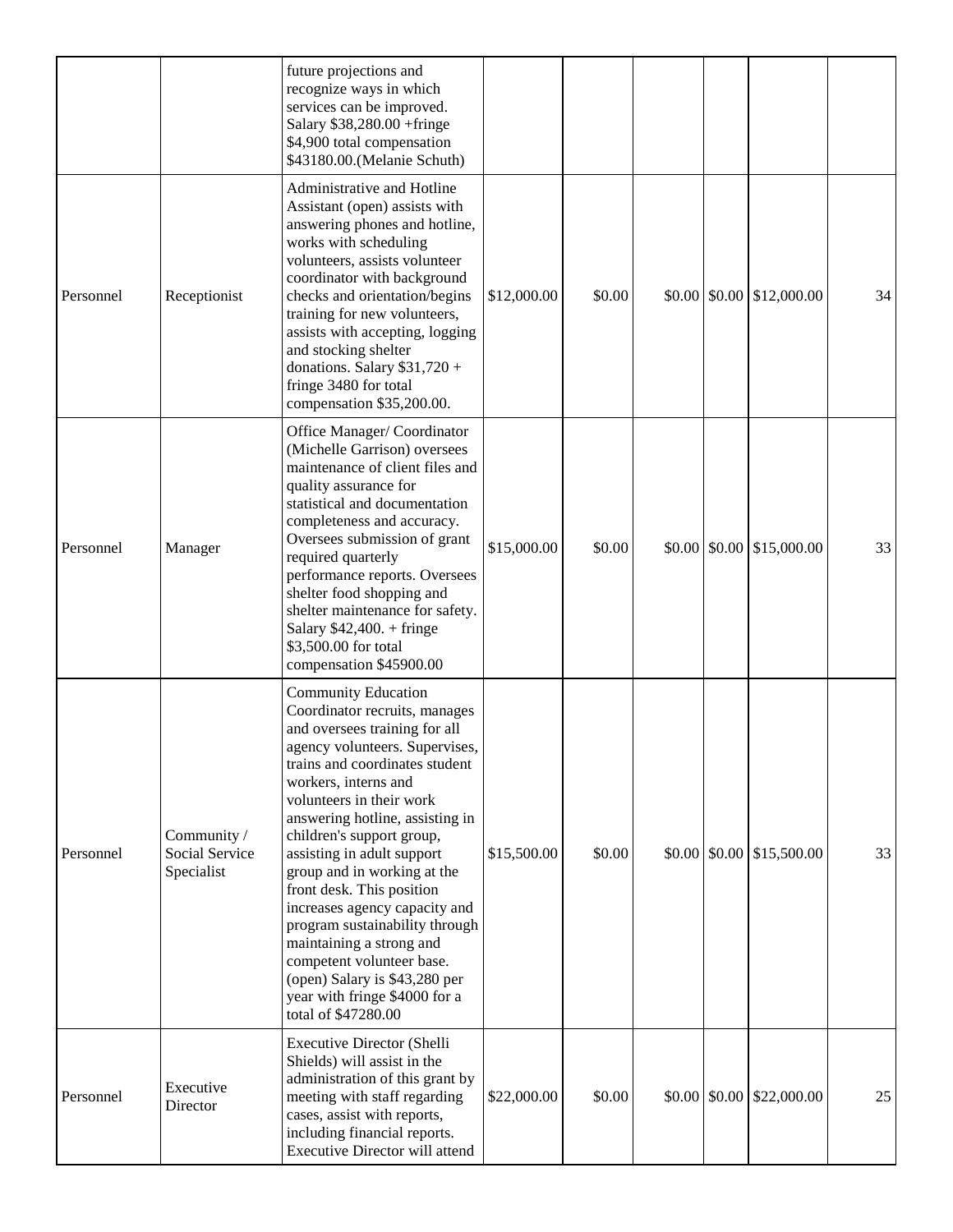|                                                       |                                                                                                                                                | bi-weekly Response Team<br>Advocacy meetings to<br>evaluate victim service<br>programs, build infrastructure<br>and support best practices.<br><b>Executive Director co-</b><br>develops and co-facilitates the<br>direct service volunteer<br>advocacy training which is 40<br>hours per session, attends<br>advocate staff meeting to<br>advise on direct service<br>decisions and regularly review<br>content and implementation of<br>program. Executive Director<br>takes on-call rotation for 24<br>hour sexual assault response<br>advocacy to respond to<br>hospital needs. Other direct<br>service involvement is with<br>intakes, safety planning and<br>community response teams as<br>needed. Co-trains all new<br>direct service staff members to<br>ensure they understand<br>empowerment advocacy and<br>the mission of the agency in<br>service provision. Salary<br>$$79,320.00 + fringe $8395.$<br>Total compensation<br>\$87,715.00 |             |        |                     |                                                 |                |
|-------------------------------------------------------|------------------------------------------------------------------------------------------------------------------------------------------------|--------------------------------------------------------------------------------------------------------------------------------------------------------------------------------------------------------------------------------------------------------------------------------------------------------------------------------------------------------------------------------------------------------------------------------------------------------------------------------------------------------------------------------------------------------------------------------------------------------------------------------------------------------------------------------------------------------------------------------------------------------------------------------------------------------------------------------------------------------------------------------------------------------------------------------------------------------|-------------|--------|---------------------|-------------------------------------------------|----------------|
| Contractual<br>and<br>Professional<br><b>Services</b> | Non-Substance<br>Abuse-Related<br>Case<br>Management,<br>Forensic<br>Interviews,<br>Counseling,<br>Outpatient,<br>and/or Treatment<br>Services | <b>SANE Coordinator- (Amy</b><br>Chennault) Crisis Center<br>maintains a contract with a<br>certified Sexual Assault Nurse<br>Examiner (SANE) to<br>coordinate the SANE program<br>in the community. SANE<br>coordinator acts as a liaison<br>between certified SANE<br>nurses and the Sexual Assault<br>Response Team to ensure<br>excellent communication<br>between law enforcement,<br>victim services and medical<br>communities. SANE<br>coordinator ensures all nurses<br>are up-to-date with<br>certification requirements and<br>hosts regular peer review and<br>support for nurses. SANE<br>Coordinator assists in training<br>all hospital advocates and law<br>enforcement. This position<br>earns a stipend of \$2000/<br>month totaling \$24000.00 per<br>year.                                                                                                                                                                         | \$24,000.00 | \$0.00 |                     | $$0.00 \, \times \, 0.00 \, \times \, 0.000.00$ | $\overline{0}$ |
| Contractual<br>and                                    | Accounting,<br>Bookkeeping,                                                                                                                    | Financial services to complete<br>annual audit and review and<br>assist with financial services                                                                                                                                                                                                                                                                                                                                                                                                                                                                                                                                                                                                                                                                                                                                                                                                                                                        | \$2,100.00  | \$0.00 | $$0.00 \, \, $0.00$ | \$2,100.00                                      | $\overline{0}$ |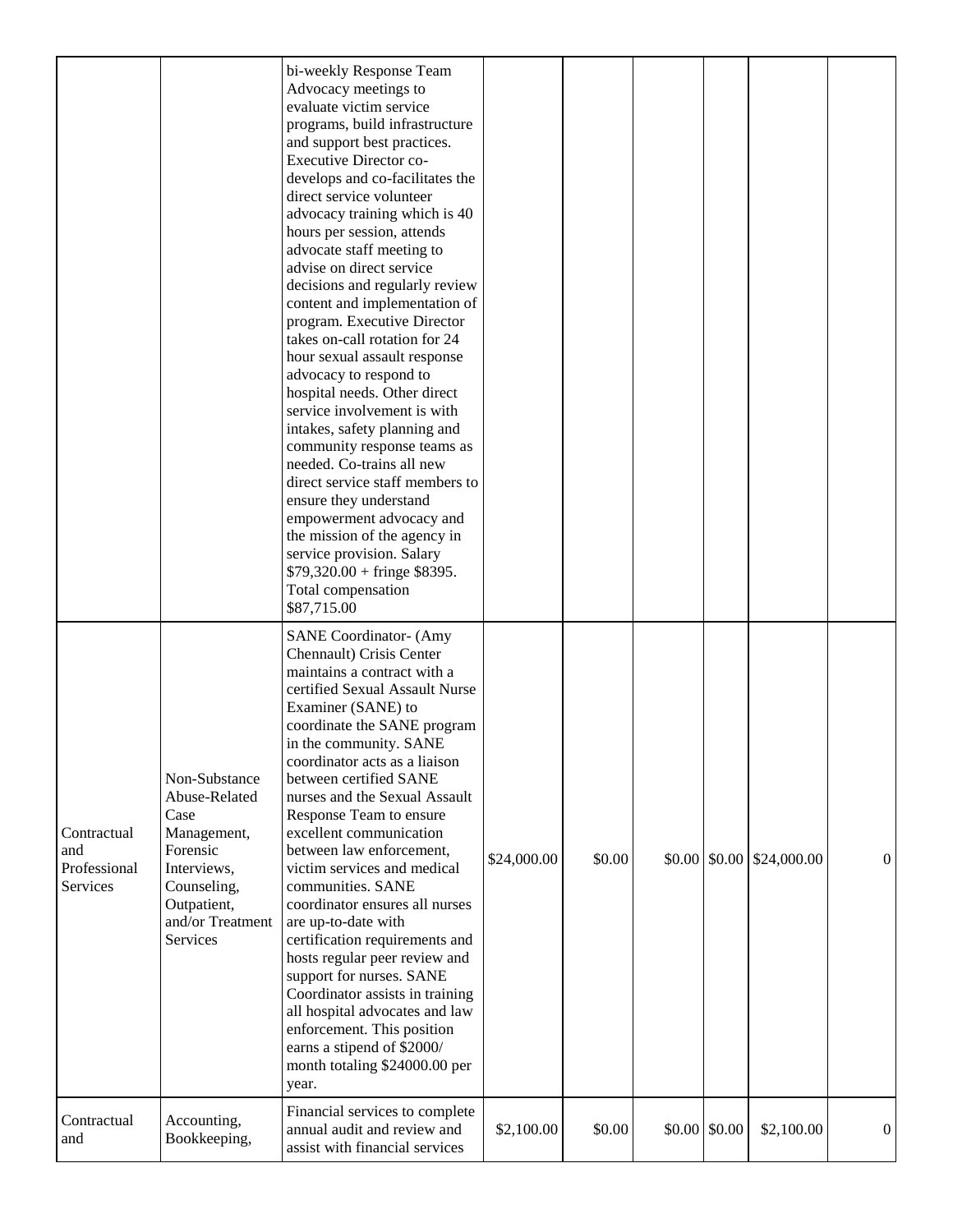| Professional<br>Services                        | and/or Payroll<br>Services                                                  | as needed. Annual agency cost<br>based on historical data @<br>\$7000 requesting 30%                                                                                                                                                                     |            |        |                         |            |                  |
|-------------------------------------------------|-----------------------------------------------------------------------------|----------------------------------------------------------------------------------------------------------------------------------------------------------------------------------------------------------------------------------------------------------|------------|--------|-------------------------|------------|------------------|
| Contractual<br>and<br>Professional<br>Services  | Housekeeping,<br>Custodial,<br>Building, and<br>Grounds-Related<br>Services | Housekeeping services for<br>physical office space and<br>shelter location. Total costs<br>\$450/month totaling \$5400.<br>Cost allocated to this program<br>30%                                                                                         | \$1,620.00 | \$0.00 | $$0.00 \; $0.00$        | \$1,620.00 | $\theta$         |
| Contractual<br>and<br>Professional<br>Services  | Data Processing,<br>Web Site, and/or<br>Programming<br>Services             | Bradley Training &<br>Consulting IT for server and<br>laptop support proportionate<br>to employees covered by<br>grant. \$900/month x 12<br>months=\$10800.00<br>Requesting Allocation of 35%                                                            | \$585.98   | \$0.00 | $$0.00 \, \text{S}0.00$ | \$585.98   | $\overline{0}$   |
| Contractual<br>and<br>Professional<br>Services  | Interpreter-<br><b>Related Services</b>                                     | Interpreter services for hotline<br>translation services. \$110<br>monthly x12=1320 @ 30%                                                                                                                                                                | \$396.00   | \$0.00 | $$0.00 \; $0.00$        | \$396.00   | $\theta$         |
| Contractual<br>and<br>Professional<br>Services  | Security and<br>Monitoring<br>Services                                      | Security and Monitoring for<br>client service location and<br>shelter monthly<br>@\$85x12=\$1020 requesting<br>35%                                                                                                                                       | \$357.00   | \$0.00 | $$0.00 \, \text{S}0.00$ | \$357.00   | $\theta$         |
| Supplies and<br>Direct<br>Operating<br>Expenses | Cellular, Fax,<br>Pager, and/or<br>Office Telephone                         | Allocated cost of hotline and<br>office telephone lines for staff<br>covered by grant. \$700.00 per<br>month x 12 months $= $8400$ .<br>Requesting 25% over grant<br>cycle.                                                                              | \$2,100.00 | \$0.00 | \$0.00 \$0.00           | \$2,100.00 | $\Omega$         |
| Supplies and<br>Direct<br>Operating<br>Expenses | <b>Internet Access</b><br>Services                                          | Internet access services for<br>staff covered by grant.<br>\$148/month x12 months<br>$= $1776$ Requesting $35\%$<br>\$621.60                                                                                                                             | \$622.00   | \$0.00 | $$0.00 \; $0.00$        | \$622.00   | $\theta$         |
| Supplies and<br>Direct<br>Operating<br>Expenses | Laptop System<br>and Accessories<br>$(\$5,000$ or less<br>per unit)         | 2 laptop computers for<br>community advocates<br>@\$700x2=\$1400 requesting<br>45 % of cost                                                                                                                                                              | \$630.00   | \$0.00 | \$0.00 \$0.00           | \$630.00   | $\overline{0}$   |
| Supplies and<br>Direct<br>Operating<br>Expenses | <b>Tablet System</b><br>and Accessories<br>(\$5,000 or less<br>per unit)    | Tablet/I-pads for direct<br>service advocates that make<br>digital advocacy and charting<br>of services streamlined for<br>better accuracy and time<br>allotted to task. 4 tablets/ipads<br>@\$600x4=\$2400 requesting<br>40%                            | \$960.00   | \$0.00 | $$0.00 \, \text{S}0.00$ | \$960.00   | $\overline{0}$   |
| Supplies and<br>Direct<br>Operating<br>Expenses | Office Supplies<br>(e.g., paper,<br>postage,<br>calculator)                 | Office supplies to be used by<br>program staff. Supplies<br>include paper, ink, pens,<br>pencils, paper clips, file<br>folders, printer ink, labels,<br>dividers, clips, envelopes, hole<br>punchers, staplers and staples,<br>tape and tape dispensers, | \$1,680.00 | \$0.00 | $$0.00 \, \text{S}0.00$ | \$1,680.00 | $\boldsymbol{0}$ |